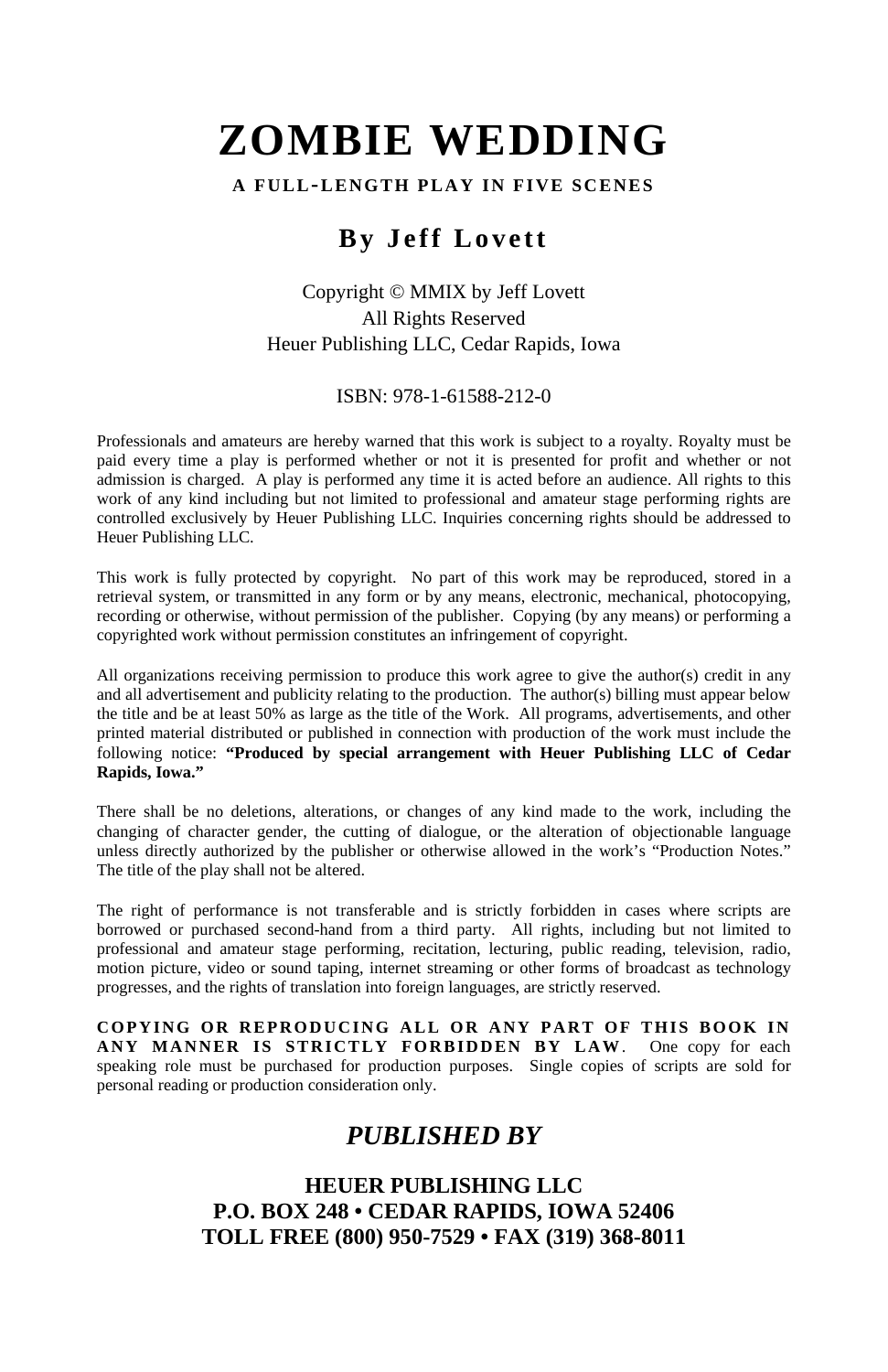# **ZOMBIE WEDDING By Jeff Lovett**

**SYNOPSIS:** Ashley has some wonderful news! She has finally met "the one" and can't wait to introduce him to her friends and family. She hastily calls her two best friends, Beth and Summer, to arrange a lunch date for them to meet Bruce. Arriving at the restaurant, Ashley can hardly wait to announce that she is getting married in just three days. Before Beth and Summer can object, Ashley's fiancé enters the restaurant amid a chorus of crashing dishes and screams. Bruce may be the most wonderful man in the world, but he is also a zombie. Ashley is marrying one of the walking dead. Not wishing to upset their jubilant friend, Beth and Summer say nothing as they try to keep from becoming part of the lunch menu. Ashley reminds her friends of the wedding rehearsal and then heads off for more introductions. Will anyone survive the mayhem that follows? And will Ashley's friends somehow convince her that marrying a zombie is probably not the best way to start her new life? An action-filled play full of great physical comedy and outrageous makeup and prop effects. **OPSIS:** Asshey has some wondertul news! She has finally met<br>and can't wait to introduce him to her friends and family. She has<br>her two best friends, Beth and Summer, to arrange a lunch dat<br>to meet Bruce. Arriving at the

# **CAST OF CHARACTERS**

*(5 MEN, 7 WOMEN, EXTRAS)* 

| $k_1, \ldots, A$  | 20-something<br>young woman.          |
|-------------------|---------------------------------------|
|                   | $(165$ lines)                         |
|                   | Ashley's childhood friend. (84 lines) |
| <b>SUMMER</b> (f) |                                       |
|                   | $(Non-speaking)$                      |
|                   |                                       |
|                   | $(29$ lines)                          |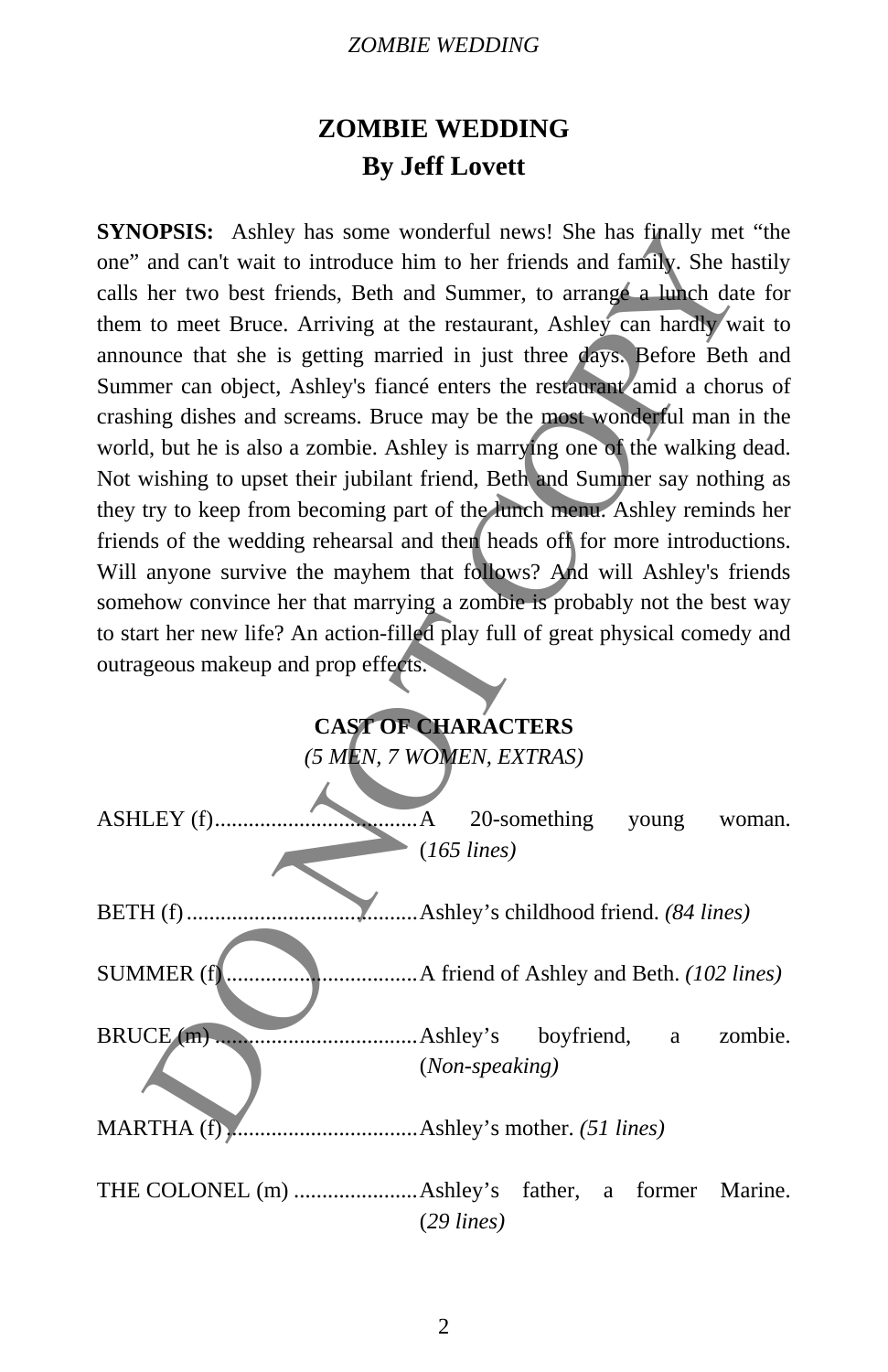# *BY JEFF LOVETT*

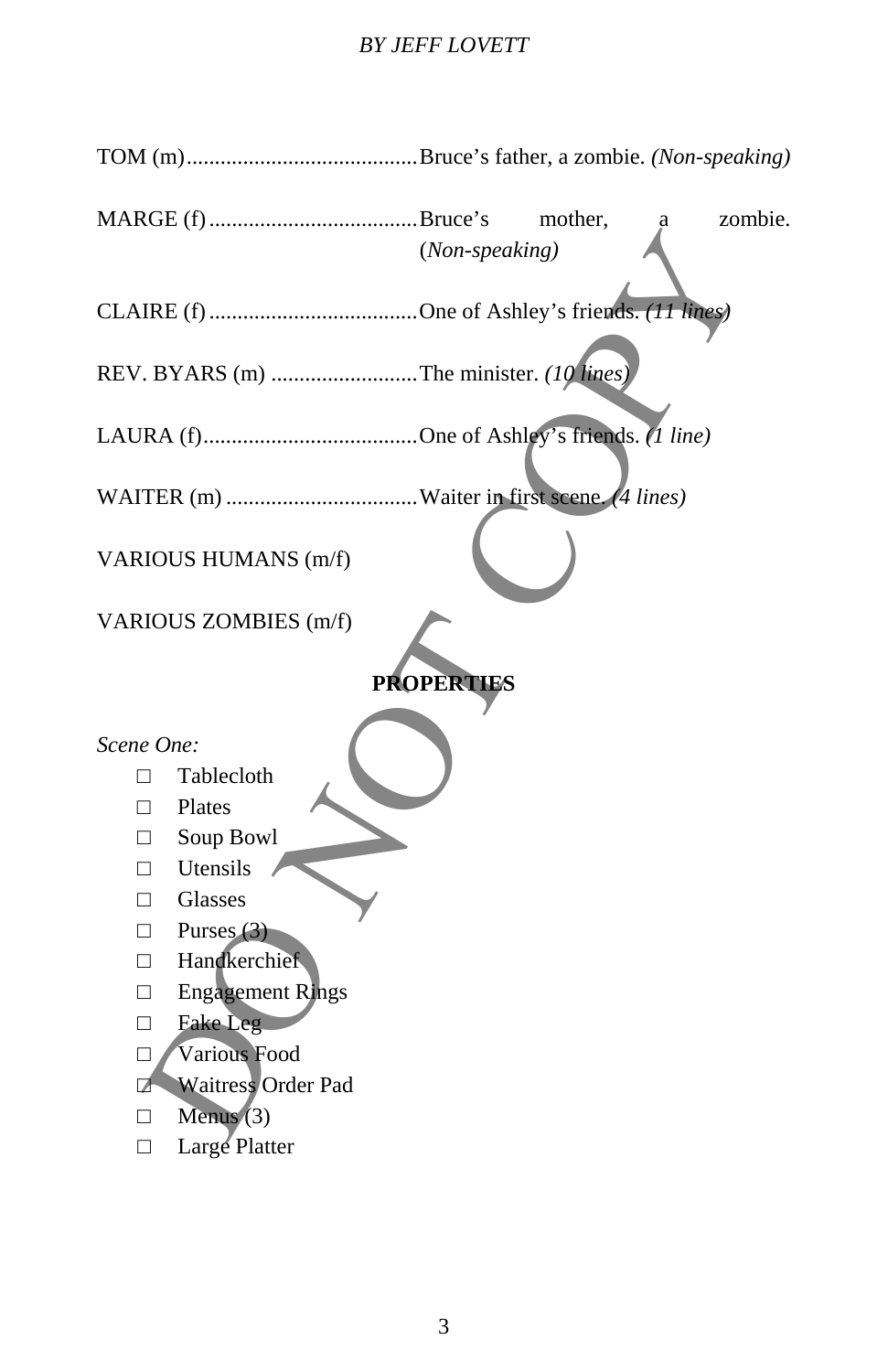### *Scene Two:*

- □ Ring
- □ Wristwatch
- □ Handkerchief
- □ Pistol
- □ Gun Belt/holster
- □ Coat Stand

# *Scene Three:*

- □ Chairs
- □ Handkerchief
- □ Fake Leg
- □ Purses (2)
- □ Shoe

# *Scene Four:*

- □ Wedding Dress
- □ Veil

# *Scene Five:*

- □ Fake Leg
- □ Wedding Dress/Veil
- □ Crucifix
- □ Spam (fake meat)

# **SCENE CHANGES**

- *Scene 1:* A restaurant, Thursday at noon.
- *Scene 2:* Ashley's home, later Thursday afternoon.
- *Scene 3*: Ballroom B of the Plaza Hotel, Friday night.
- *Scene 4*: Dressing room prior to wedding (in front of curtain) Saturday afternoon. D<br>
Distribution<br>
Content Stand<br>
Content Stand<br>
C<br>
Three:<br>
Decrease (2)<br>
Distribution<br>
Purses (2)<br>
Distribution<br>
Purses (2)<br>
Distribution<br>
Purses (2)<br>
Distribution<br>
Purses (2)<br>
Distribution<br>
Purses (2)<br>
Distribution<br>
Pur
- *Scene 5*: Ballroom B of the Plaza Hotel, Saturday afternoon.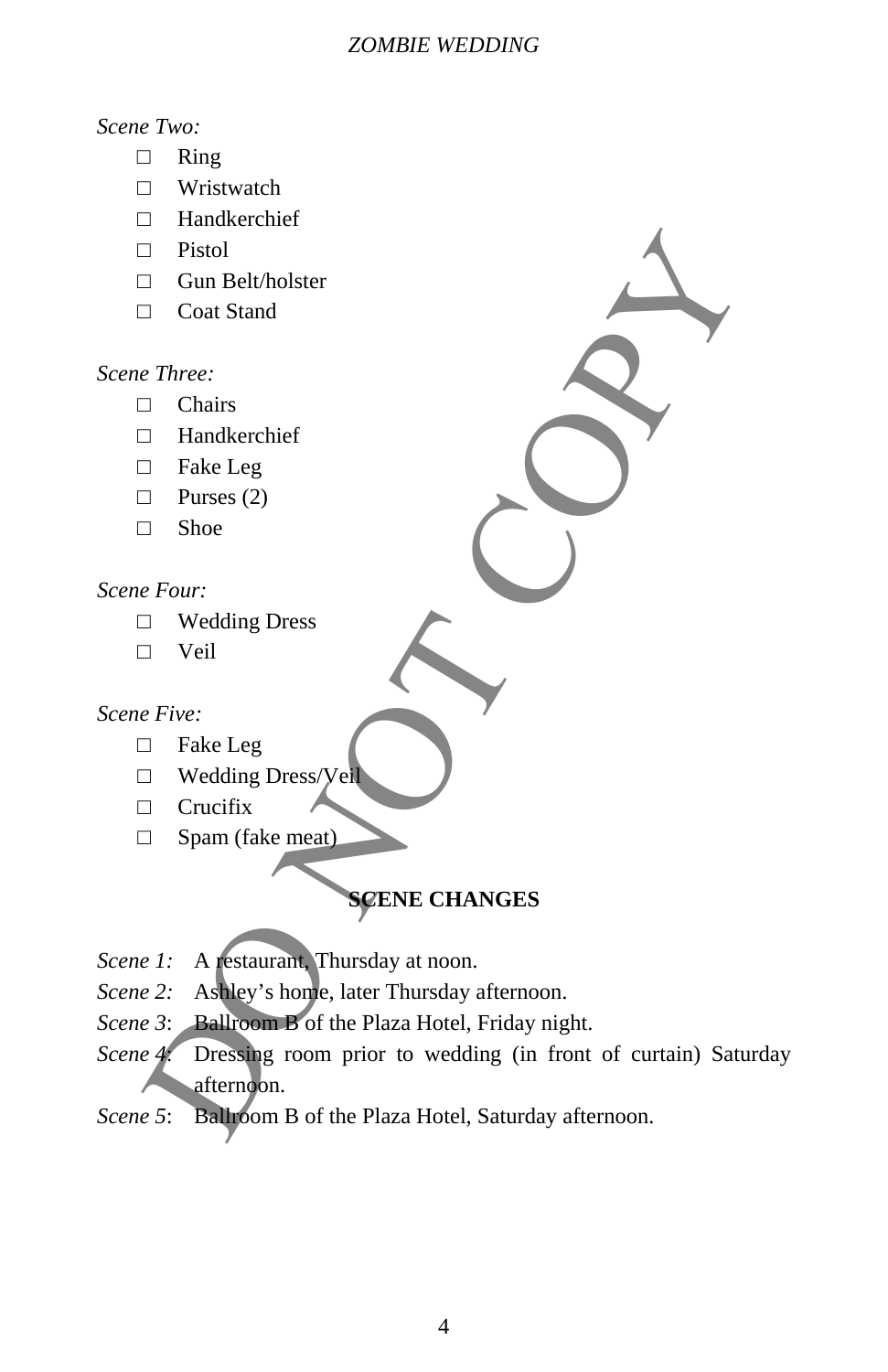## *BY JEFF LOVETT*

## **SCENE ONE**

## *AT RISE:*

*A busy restaurant. There is a medium-sized table set center stage with two to three other smaller tables set around the room. The tables are covered with white tablecloths, plates, glasses, and utensils. As the curtain opens, there are several diners seated at the tables eating lunch and talking. A waiter is at one of the smaller tables in*<sup>7</sup>the rear *taking an order. As the waiter exits stage right, the two women at the center table begin talking. Both are dressed in the latest "business" attire and very fashionable.*  In the content of the translation of the matter and the content of the section of the section of the section of the section of the section of the section of the section of the section of the section of the section of the s

**BETH:** She called me at 2:30 this morning. Scared me to death!

**SUMMER:** I know. She must have called me right after you. I was having the most incredible dream. About nachos.

**BETH:** Nachos?

**SUMMER:** Yeah. You know that I've been craving nachos ever since I started my new diet. Anyway, I was dreaming about riding in this boat made of nacho chips down a river of hot melted cheese. I kept breaking off pieces of my boat and dipping them in that hot nacho cheese sauce.

**BETH:** Ummm...

- **SUMMER:** Tell me about it. I knew that if I kept on, I would eat the boat right out from under me and drown, but I didn't care.
- **BETH:** Definitely worth it. *(The waiter enters and serves the two women their beverages. A Coke for BETH and a glass of sparkling water for SUMMER)*
- **SUMMER:** Yeah. Anyway the phone rang, I don't know how many times, and when *I* finally realized that I wasn't riding in a nacho cheese boat, I grabbed my cell off the nightstand and saw that it was Ashley.
- **BETH:** I thought somebody had died. When I hit the send button, all I could hear was this growling noise in the background and I thought, "Oh no. It's Poochie!"
- **SUMMER:** Your mom is going to be devastated when that dog dies.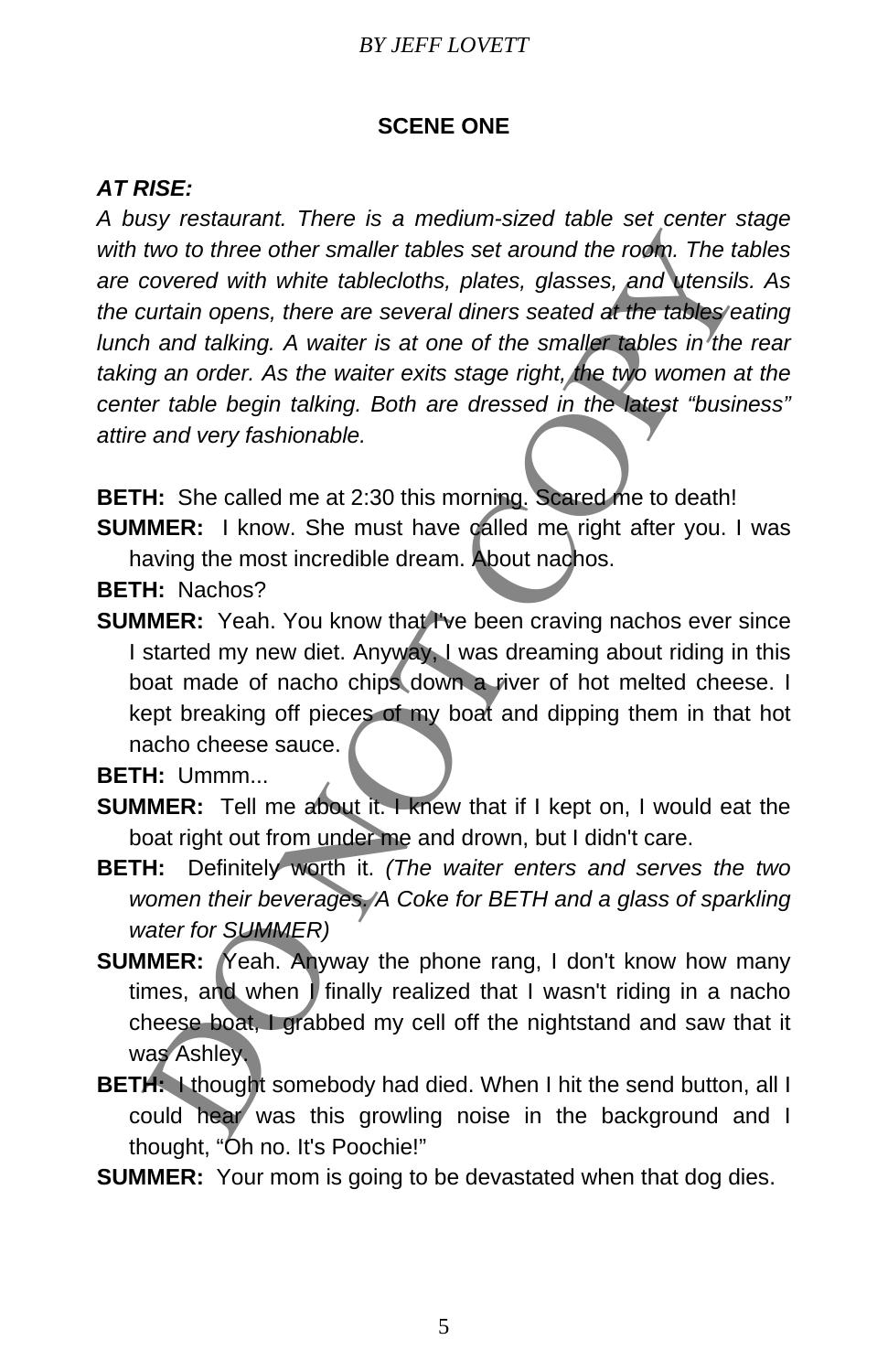- **BETH:** I know. The vet says she needs a liver transplant, but my mother absolutely refuses to take a liver from any other breed except a registered poodle. And it has to be from the Upper East Side.
- **SUMMER:** Poor Poochie.
- **BETH:** I kept hollering, "Poochie, is that you?" into the phone, thinking to myself, "How in the world did that dog learn to dial the phone?"

**SUMMER:** She is pretty smart for a dog.

**BETH:** Yeah. But not that smart. Then, the growling stopped and I heard Ashley. It sounded like she was crying, and with that growling in the background, I thought maybe she was being attacked by a bear or something.

**SUMMER:** A bear? In Manhattan?

**BETH:** Yeah, right. Bears can't dial phones any better than dogs can. Then I realized Ashley wasn't crying. Well, she was crying, but it was because she was happy. She was blubbering with joy about something. I couldn't make out anything she was saying, except for what sounded like the word "bring." IMER: Poor Poochie.<br>
H: I kept hollering, "Poochie, is that you?" into the ph<br>
inhing to myself, "How in the world did that dog team to dia<br>
hone?"<br>
Nome?"<br>
IMER: She is pretty smart for a dog.<br>
H: Yeah. But not that smart

**SUMMER:** Bring what?

- **BETH:** I don't know. Maybe something to kill the bear?
- **SUMMER:** Well, she wasn't much better when she called me. She kept crying and saying how happy she was. And I kept saying,"'Ashley, if you're so happy, then why are you crying?" And she started crying even louder and hung up.
- **BETH:** I finally told her to stop crying and tell me what she wanted me to bring. That's when she said for us to meet her here for lunch. That she had some big news.

**SUMMER:** What big news?

- **BETH:** *I* don't know. She wouldn't tell me, just said that it was big. Really big...and she wanted to share it with her two best friends first. Then I heard that growling in the background again.
- **SUMMER:** You don't think she's joined some weird cult, do you? I've read about these people who shave their heads, sit on the sidewalk and growl like dogs when people walk by.
- **BETH:** Ashley? No way! She would never sit on a dirty sidewalk.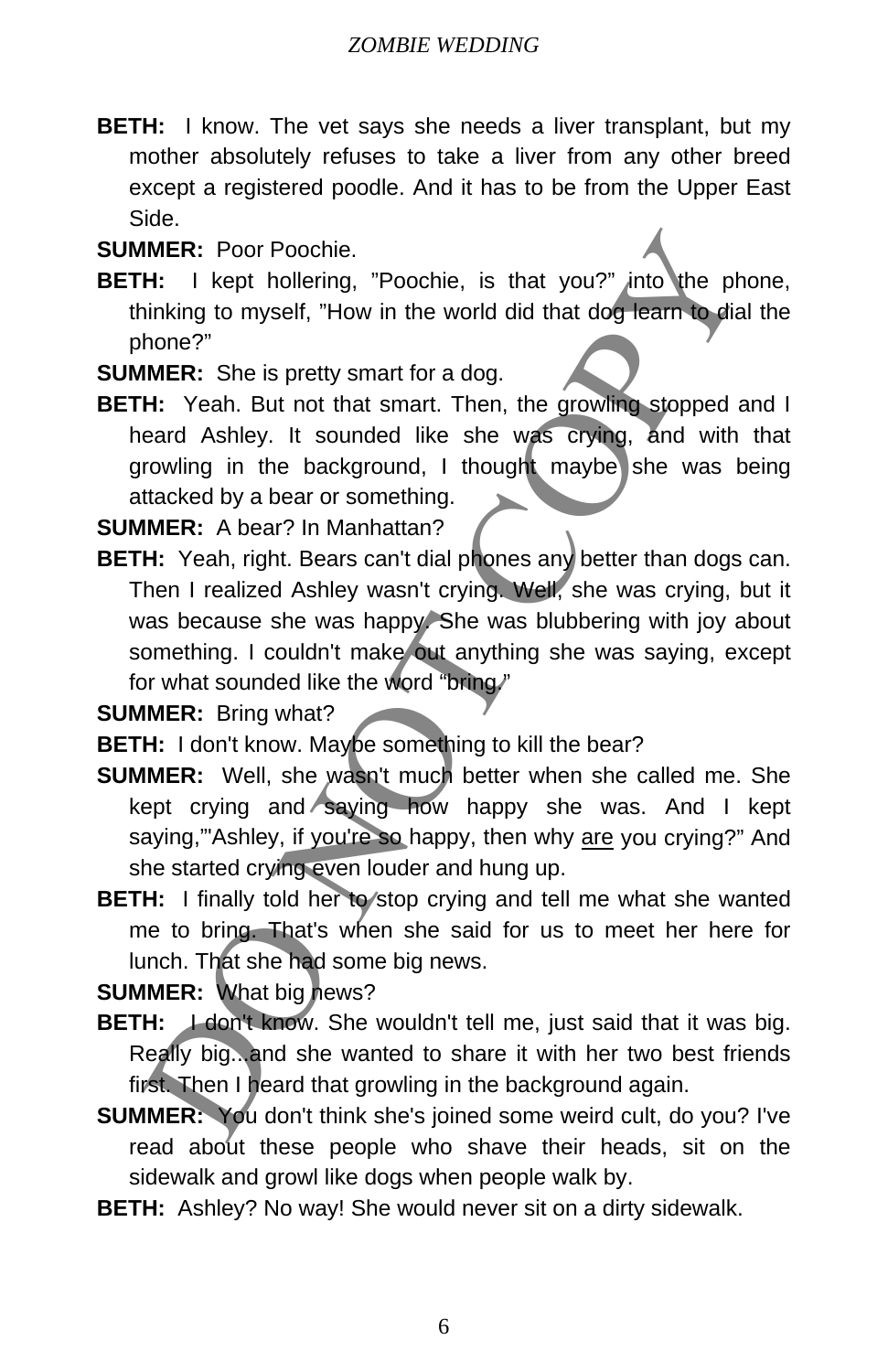- **SUMMER:** But she is impulsive. You remember that time in middle school when Roger Perkins dared her to drink a whole bottle of nail polish and she said she'd do it for a dollar.
- **BETH:** *(Laughs.)* She had red teeth for a week.
- **SUMMER:** She's always doing crazy, impulsive stuff like that.
- **BETH:** Well, we're about to find out what this is all about*. (Pointing off stage left.)* Here she comes.

*ASHLEY enters the restaurant. She is dressed in a stylish skirt and blouse with her hair neatly pulled back. As she approaches, BETH and SUMMER stand and they all hug before taking seats at the table, with ASHLEY seated at the far left corner of the table. She is smiling brightly and is very excited about her news.* IMER: She's always doing crazy, impulsive stuff like that.<br>
H: Well, we're about to find out what this is all, about. (Point of stage left.) Here she comes.<br>
ILEY enters the restaurant. She is dressed in a stylish skirt<br>
s

- **ASHLEY:** Beth. Summer. My two best friends in the world. *(ASHLEY is suddenly overcome with emotions and starts to cry, pulling a handkerchief from her purse.)*
- **BETH:** What is wrong with you?
- **SUMMER:** You haven't joined a cult, have you?
- **ASHLEY:** What? *(SUMMER reaches over and pulls on ASHLEY's hair. She yelps with pain.)*
- **ASHLEY:** What are you doing?
- **SUMMER:** I just wanted to make sure you haven't shaved your head.
- **BETH:** What was so important that you had to call us in the middle of the night?
- **SUMMER:** Yeah. I was dreaming.
- **ASHLEY:** Let me guess? Nachos.
- **SUMMER:** Better. A nacho boat floating in cheese.
- ASHLEY: You've got to quit that crazy diet, Summer.
- **BETH:** You scared us to death, Ashley. I thought something had happened to Poochie.
- ASHLEY: I'm sorry. But I was just so happy. I couldn't wait to share the news.
- **SUMMER:** What news?
- **ASHLEY:** I met someone.
- **BETH:** Met someone?
- **SUMMER:** Like a boy?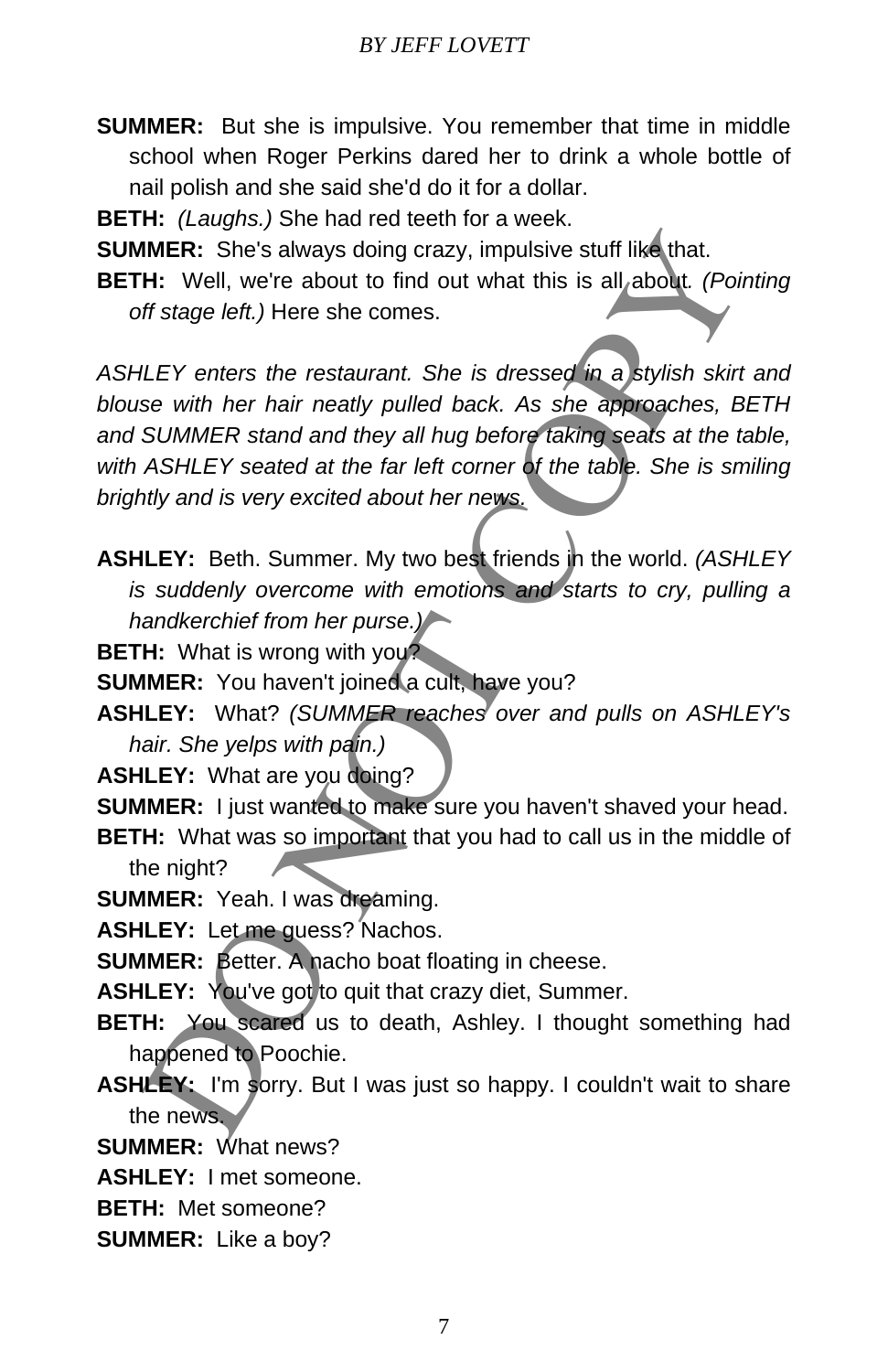**ASHLEY:** A man, Summer, a real man.

**BETH:** I didn't even know you were dating.

**SUMMER:** It's not that weird guy from accounting, is it?

**ASHLEY:** Rick?

**SUMMER:** Yeah. Rick from accounting. *(Wags her finger in front of her face as she says to BETH.)* He's got this lazy eye. Every time I see him, I'm not sure if he's talking to me or the person standing behind me. Creeps me out a little. IMER: Yeah. Rick from accounting. (Wags her finger in from the or face as she says to BETH.) He's got this lazy eye. Every time that the transmit sum eit the stalking to me or the person standing the mehind me. Creeps me o

**ASHLEY:** No, it's not Rick. This is someone really special.

**BETH:** So you met a new guy. For that, you had to call us in the middle of the night?

**ASHLEY:** Well, it's a little more than that...

**SUMMER:** Does he have a dog or maybe a pet bear?

**ASHLEY:** Bear?

**BETH:** Never mind. What do you mean "It's a little more than that"? (*ASHLEY holds out her left hand for the girls to see. On her hand* 

*is a large engagement ring.)*

**ASHLEY:** We're engaged!

**BETH AND SUMMER:** Engaged? *(SUMMER reaches out, takes ASHLEY's hand and examines the ring more closely.)*

**BETH:** But we've never even met him.

**ASHLEY:** It was kind of sudden.

**SUMMER:** That's a huge ring. You sure it's real?

**ASHLEY:** *(Pulling the ring away.)* Yes, it's real.

**BETH:** You're engaged to a...stranger?

**ASHLEY:** Bruce is not a stranger. He's the one.

**SUMMER:** I thought Randy from Starbucks was "the one"?

**BETH:** Yeah. And that's what you said about that guy with the red hair...ah...what's his name... *(She snaps her fingers, trying to remember his name.)*

**ASHLEY:** Ian?

**BETH:** Yeah. Ian. Last month, he was "the one."

**SUMMER: Niked him. He had pretty teeth.** 

**ASHLEY:** Randy and Ian were nice. But there was just something... don't know...missing. When I met Bruce, I knew he was the man I wanted to spend the rest of my life with.

**BETH:** Have you told your daddy yet?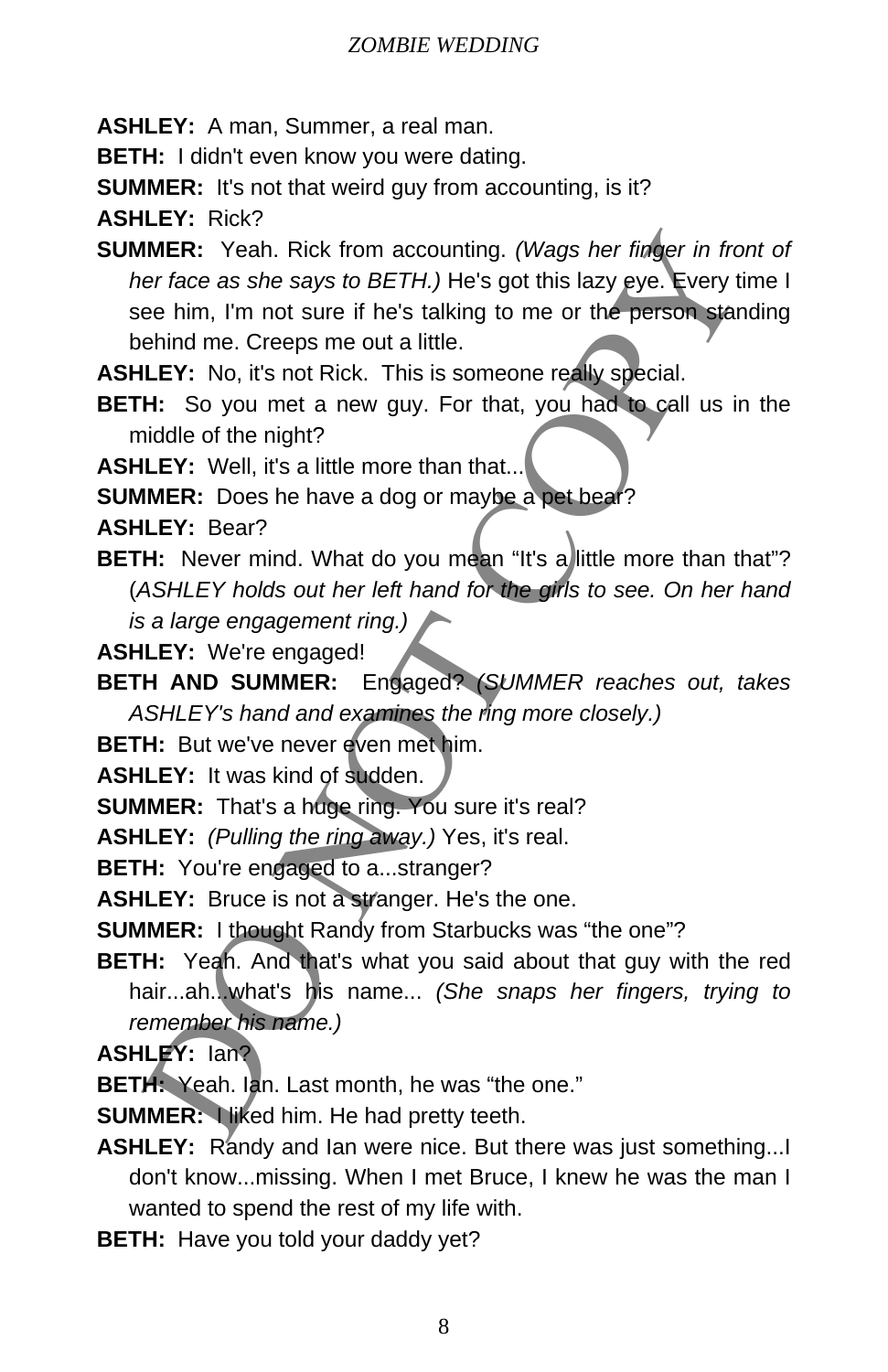**SUMMER:** Oh, I want to be there for that.

- **ASHLEY:** *(Frowning.)* No. You know how the Colonel is about my boyfriends.
- **SUMMER:** Did he really shoot that boy who took you to the prom?

**ASHLEY:** He shot *at* him,

**SUMMER:** He didn't shoot him. He shot *at* him.

- **BETH:** Well, any man who makes his own kid call him "Colonel" and salute when she comes into the room is probably going to have a problem when you tell him you're marrying a stranger.
- **SUMMER:** What does this Bruce guy do? Besides, you know, being the one?

**ASHLEY:** Well, he's kind of in between jobs right now.

- **BETH:** He doesn't have a job? Oh, boy. I bet the Colonel is going to love that.
- **SUMMER:** *(Imitating the COLONEL's voice.)* You're marrying an unemployed stranger? Where's my gun? *(She and BETH laugh at her joke.)* LEY: He shot at him,<br>
IMER: He didn't shoot him. He shot at him.<br>
H: Well, any man who makes his own kid call *him* "Colone"<br>
alter when she comes into the room is probably going to ha<br>
incollem when you tell him you're ma
- **ASHLEY:** Daddy is going to love him. Bruce is sweet and kind and funny.

**BETH:** Where'd you meet him?

**SUMMER:** At work?

**ASHLEY:** No...

**BETH:** At the gym?

**ASHLEY:** No, we met in the park.

**SUMMER:** In the park?

**ASHLEY:** Yeah. You remember when we had the heat wave a couple of weeks ago? Well, I decided to take my lunch down to the boat pond and watch the sailboats while I ate. And there he was.

**BETH:** He races model sailboats?

**ASHLEY:** No.

- **SUMMER:** Then what was he doing in Central Park in the middle of the day?
- **BETH:** Instead of out looking for a job?

**ASHLEY:** Well, he was just kinda wandering around.

- **BETH:** Wandering around? What does that mean?
- **SUMMER:** Are you engaged to a homeless guy?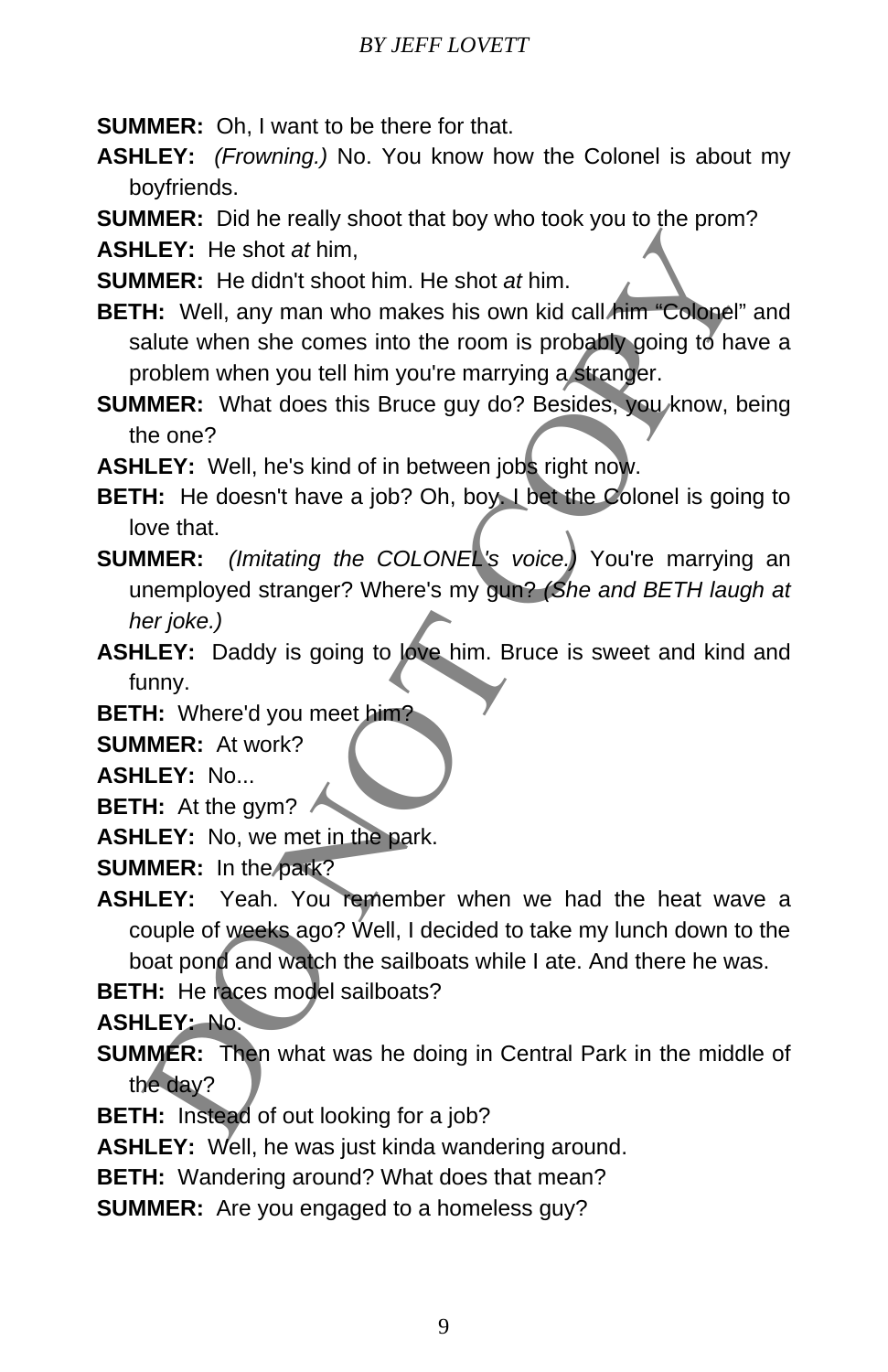- **ASHLEY:** No. Bruce is just a...I don't know...a free spirit. He doesn't really follow a schedule. He's very passionate in a kinda primal way. He never stays in one place for very long. He's the kind of guy that just likes to follow his passions, wherever they might lead.
- **BETH:** Well, so was the Unabomber, and you don't see either one of us getting engaged to him.
- **SUMMER:** He'd probably insist on getting married in sweats and those big glasses. My mother would flip!
- **ASHLEY:** I know it sounds a little...odd, meeting in the park and all, but when you meet him, you'll fall in love with him, just like I did. He's so affectionate and sweet and funny...and so romantic. He can hardly keep his hands off of me. H: Well, so was the Unabomber, and you don't see either or<br>spetting engaged to him.<br>MME: Hed probably insist on getting married in sweets<br>once big glasses. My mother would flip!<br>LLEY: I know it sounds a little...odd, meet
- **BETH:** *(Interrupting.)* Yeah, I'm sure he's a regular Jerry Seinfeld. But just because they're funny and sweet doesn't mean you have to marry someone you've only known for two weeks.
- **SUMMER:** Are we going to get to meet him first? Or are you and Mr. Free Spirit going to wander off and get married somewhere in the park?
- **ASHLEY:** Yes, you're going to meet him. Bruce is meeting us for lunch any minute now. And, no, we're not running off to get married. I've booked a ballroom at the Plaza for this Saturday.
- **SUMMER:** Saturday? You're getting married Saturday?
- **BETH:** Good Lord, that's in three days! What's the rush?
- **ASHLEY:** I know it's short notice, but we've talked about it... Well, I've talked about it. Bruce is very bashful and doesn't talk a lot, but I know that he agrees with me. When you're so sure that you're right for each other, why wait?
- **BETH:** Why wait? Because we're your two closest friends in the world and have been since first grade, and we haven't even met the guy.
- **SUMMER:** He could be an ax murderer or a bank robber or something terrible like that and you wouldn't even know it until he dismembered you on your honeymoon or something.
- **ASHLEY:** I know enough about Bruce to know that he's the only man I will ever love. And that's all I need to know.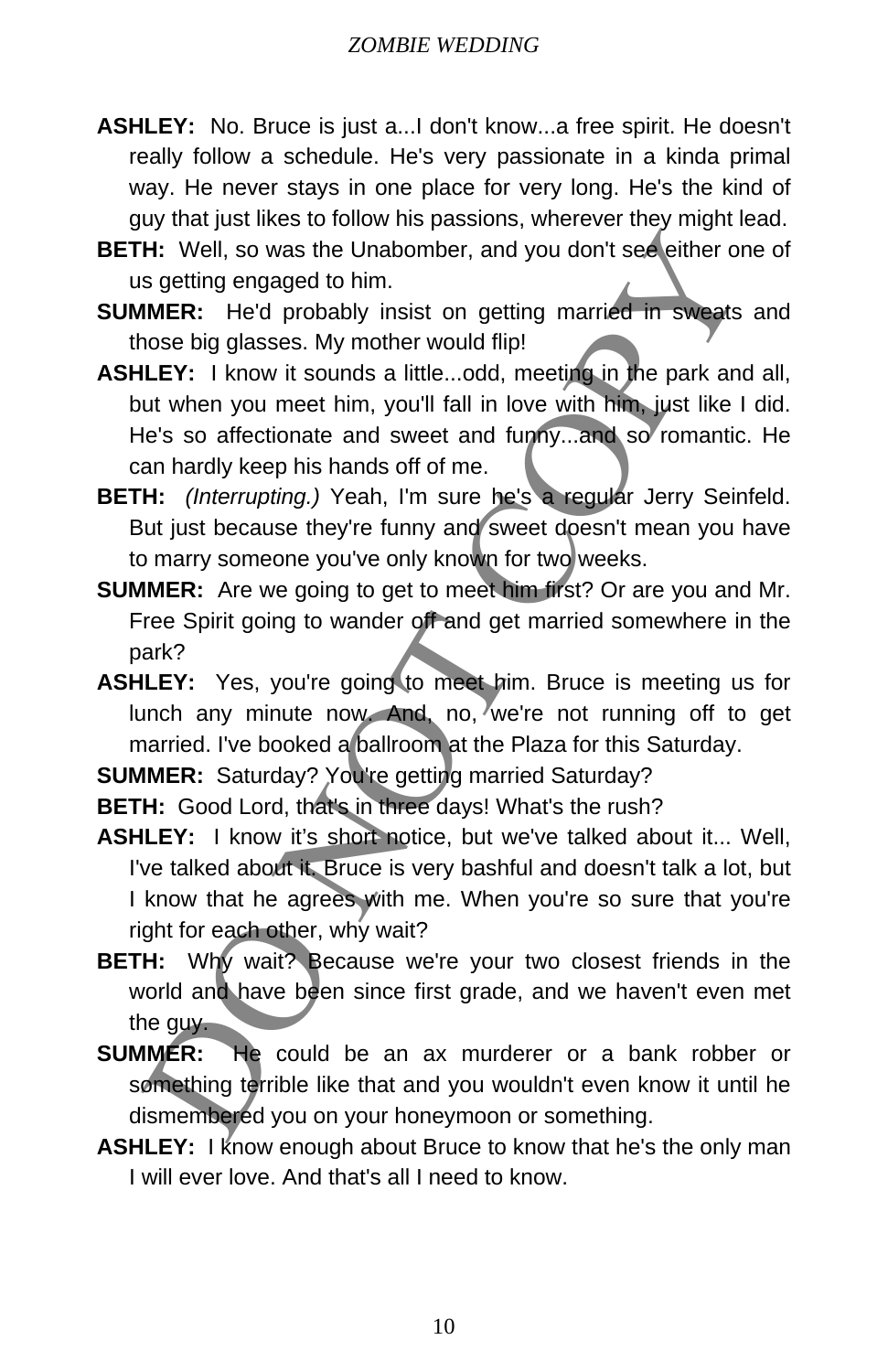*There's a loud noise from off stage left. Dishes can be heard breaking and people screaming. The WAITER enters and runs screaming across the room. A moment later, BRUCE enters. He is a zombie and is wearing torn, dirty clothing and is dragging a bloody fake leg behind him. He looks at the nearest table, drops the "leg" and approaches the tabl,e grabbing the food from the people who are seated there, causing them to scream in horror. When ASHLEY sees him, she waves and calls for him to join them. BRUCE throws the food back onto the table and lurches towards ASHLEY. BETH and SUMMER recoil as he approaches, and SUMMER screams.*

- **ASHLEY:** Beth and Ashley, this is my fiancé, Bruce Gibson. *(SUMMER extends her hand to shake with BRUCE, and he grabs it and tries to bite her. ASHLEY swats his hand away as SUMMER screams.)* I told you he was affectionate. *(BRUCE moans and lurches towards BETH and SUMMER who move away in horror. ASHLEY grabs him and pulls him back.)* He loves to hug, don't you, Bruce? *(BRUCE moans again, and grabs at ASHLEY. She giggles and guides him to the empty chair at the table.)* There will plenty of time for that later. Let's just sit, order some lunch, and get to know each other. *(BETH and SUMMER cautiously take their seats while ASHLEY waves to the WAITER to come take their order. The WAITER approaches the table slowly. BRUCE tries to grab him when he gets close to the table and the waiter jumps out of his reach with a yelp.) (Holding up her menu to order.)* I think I'll have the Cobb Salad and a Diet Coke. And Bruce will have the T-Bone steak. Medium rare... *(BRUCE grunts with displeasure at the order.)* I'm sorry, extra rare. Actually, he likes it raw if your chef can just put it on a plate that way. *(Handing the WAITER back the menu.)* No vegetables*. (To her friends.)* He's on this all-meat diet, you know. He looks at the nearest table, drops the "leg" and approachable, grabbing the food from the people who are seated the migrifier to scream in horror. When ASHLEY sees him, as an calls for him to join them. BRUCE throws the
- **SUMMER:** *(Timidly.)* Uh huh. *(BRUCE makes a grab for the WAITER again. He yelps and goes over to take BETH and SUMMER's order.)*
- **WAITER:** And for you ladies?
- **BETH:** *(Still staring at BRUCE with disbelief.)* Ah... *(Without looking at the menu.)* The soup.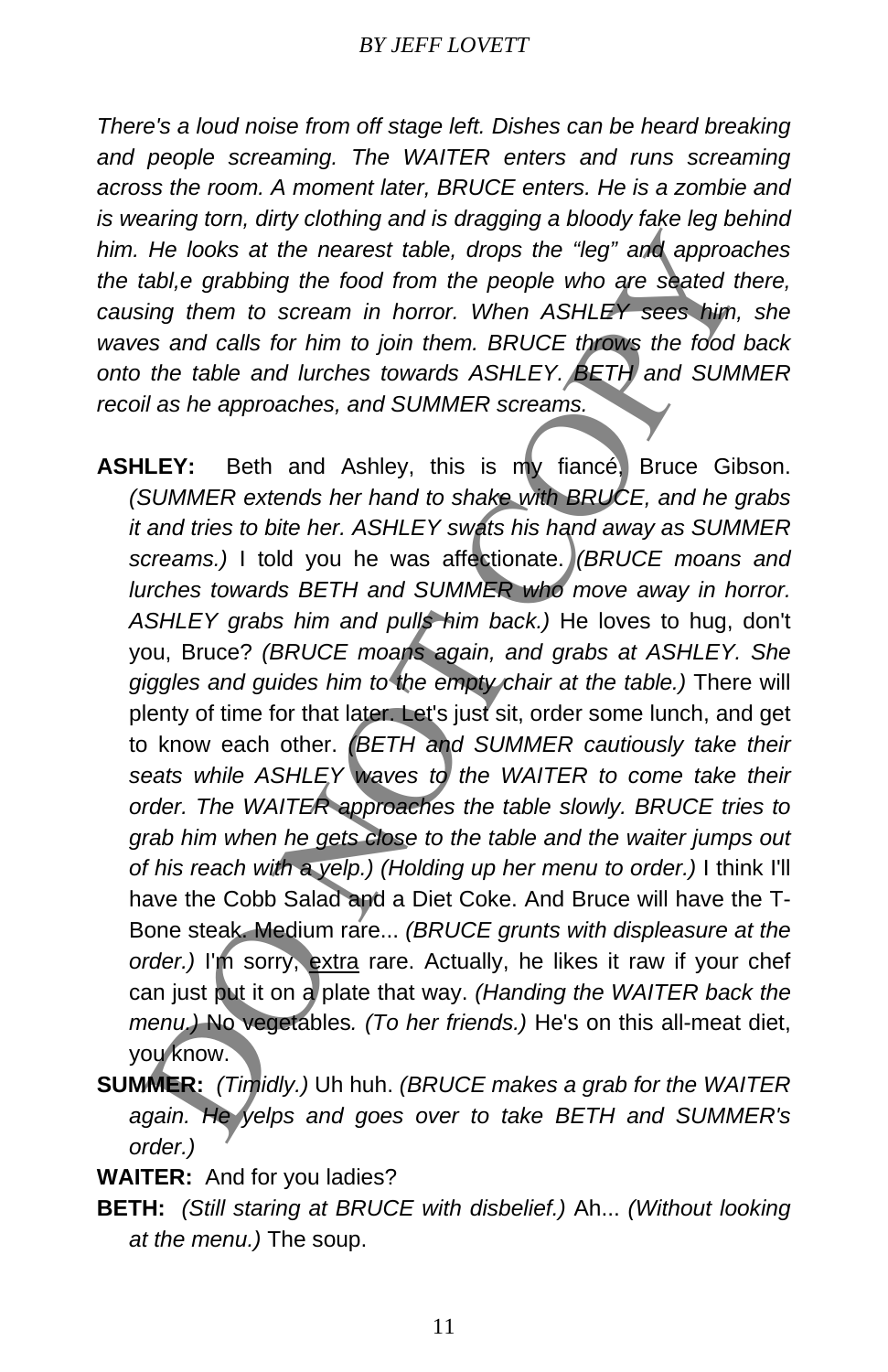- **SUMMER:** I'll have the leg of lamb. Medium. *(BRUCE hears this and beats the table with his fist.)* Medium rare. *(BRUCE roars with anger and hits the table again, causing SUMMER to become so flustered that she just throws the menu at the waiter and screams.)* Okay, rare - - extra rare... RAW!!! *(BRUCE is obviously happy with this choice and calms down. The waiter exits, taking a wide arc away from BRUCE. There is a moment of awkward silence and then BETH speaks.)*
- **BETH:** So...ah...Bruce. I hear that you're looking for work. You know, there are a couple of openings at my company right now. Maybe I could ask them for you?
- **ASHLEY:** That's sweet, isn't it, Bruce? *(At hearing his name, BRUCE's attention is drawn back to ASHLEY, and he leans over and tries to bite her on the arm. She swats him away as she talks.)*  But I think we're going to just live on my salary for a while, aren't we, darling? *(She hits him on the nose and he yelps out in pain but continues to grope at her.)* That way we can have more time to start our family.

**SUMMER:** Your family?

- **ASHLEY:** Oh, yes. Bruce loves children, don't you, sweetheart? *(She pushes him away as he tries to bite her neck and continues to fight him off as she speaks.)* Just last week, I was supposed to meet him in the park for lunch and was running late, so when I get there, Bruce was sitting on this park bench with these two little girls in his lap. He was nibbling on their necks, and they were just ascreaming away. They were having so much fun. It was so cute. *(BRUCE moans and turns towards the nearest table, swinging his arms towards the terrified diners. ASHLEY continues to talk, absentmindedly reaching out and grabbing BRUCE to keep him from getting up and attacking the nearby diners.)* Neay, rare - - extra rare... RAW!!! (*BRUCE is obviously happy*<br>his choice and calms down. The waiter exits, taking a wide<br>way from *BRUCE. There is a moment of awkward silence*<br>ener *BETH speaks.)*<br>H: So...ah...Bruce. I h
- **ASHLEY:** Yes, we want to start having children right away, don't we, sweetheart? I'm hoping for girls, maybe twins, since Bruce seems to like them so much.
- **BETH:** Do you think that's a good idea, Ashley? I mean, Bruce is obviously a...

**ASHLEY:** *(Offended.)* A what?

**BETH:** A...a... *(She looks at SUMMER for help.)*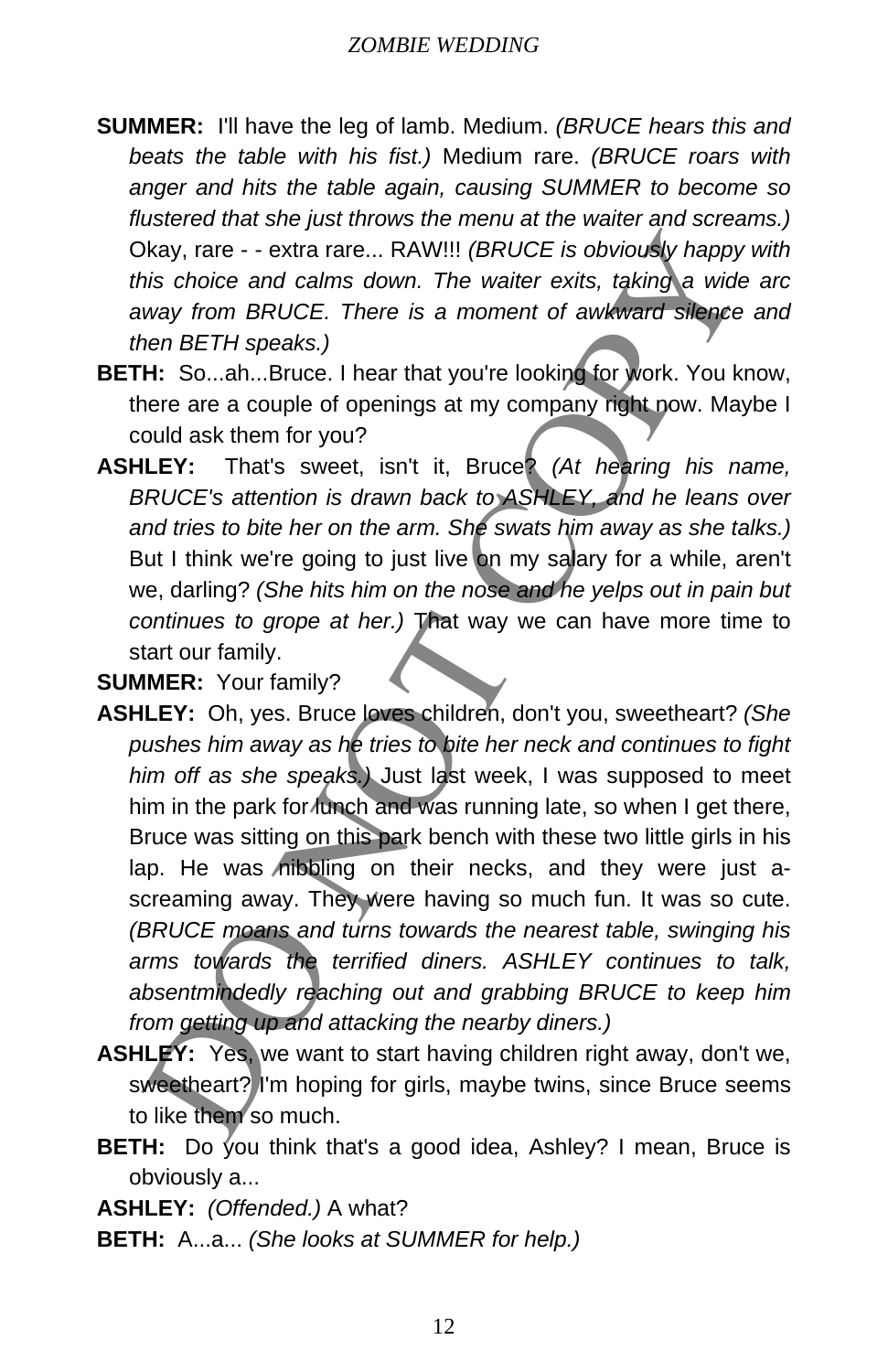**SUMMER:** It's just that he's...

**ASHLEY:** He's what? Not right for me?

**SUMMER:** No. I didn't mean that?

**BETH:** It's just we want you to be happy.

**ASHLEY:** Well, I am happy. And so is Bruce, aren't you, darling? *(BRUCE moans and tries to bite ASHLEY's arm. She swats him away playfully.)*

**ASHLEY:** See? I told you he can barely keep his hands off of me. (*The WAITER enters with their food on a large platter. BRUCE sees him and tries to get up and take the food, but ASHLEY pulls him back down to the table. The WAITER makes another wide arc around BRUCE and begins passing out the food.)*

**WAITER:** Your salad, madam. *(As soon as he sets the salad on the table, BRUCE grabs it and starts to eat it with his hands.)*

**ASHLEY:** Be patient. Your steak is coming, sweetie.

- **WAITER:** And your soup. And the leg of lamb. Extra rare. *(BRUCE grabs for BETH and SUMMER's plates, and ASHLEY swats away his hands.)*
- **ASHLEY:** I'm sorry, he is such a pig.
- **WAITER:** And finally, your steak, sir. *(The WAITER throws the plate with the meat towards BRUCE, who immediately picks it up and begins to eat it with his bare hands, moaning loudly.)*
- **ASHLEY:** We have really got to work on your table manners before the wedding, Bruce.
- **BETH:** So you're really going through with it? *(BRUCE reaches across the table and grabs BETH's bowl of tomato soup, drinking it quickly and spilling it all over the front of his shirt.)*
- **ASHLEY:** Yes, why wouldn't I want to get married to such a wonderful man? *(ASHLEY turns to BRUCE and notices the spilled soup. She grabs her napkin and begins dabbing at the stain while he continues to eat, moaning loudly and smearing steak sauce all over his face as he eats.)* I know Bruce doesn't have a job. He's messy and disheveled and has some horrible table manners. *(BRUCE finishes his steak and reaches out to grab more food. He grabs SUMMER's lamb and a tug of war begins. After a moment of tugging, SUMMER releases the lamb, and BRUCE eats it loudly.)* But I love him. And I know that when you get to know him LEY: Well, I am happy. And so is Bruce, aren't you, dat<br>BRUCE moans and tries to bite ASHLEY's arm, She swats<br>way playtully.)<br>Were moans and tries to bite ASHLEY's arm, She swats<br>uvay playtully.)<br>LEY: See? I told you he ca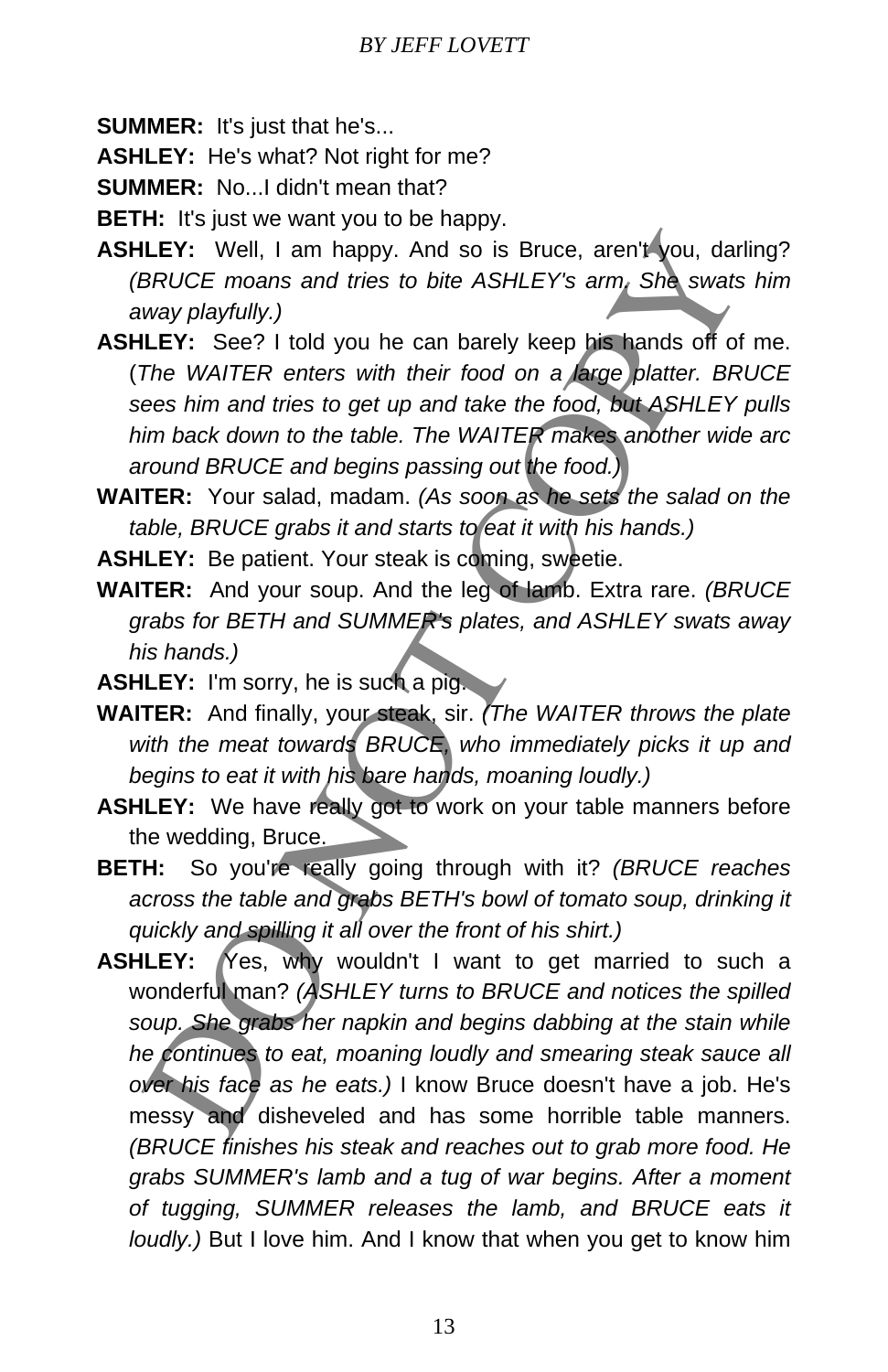better, you both will, too. All I ask is that you give him a chance. *(BRUCE burps loudly and reaches across the table and grabs more food.)* Can you both do that? For me? *(BETH and SUMMER look at each other then at BRUCE and then sigh.)*

**BETH:** Yes, we can. Can't we, Summer?

- **SUMMER:** Yeah, I guess. *(ASHLEY claps with delight and reaches into her purse and pulls out a card and hands to each of them.)*
- **ASHLEY:** Yeah! Now, I need you take these cards and show them to the lady in the bridal department at Saks, and she'll get you fitted into your bridesmaid dresses. Rehearsal will be at seven on Friday in the Terrace Room at the Plaza. It's all written on the card. *(BRUCE has finished the food and has turned his attention back to eating ASHLEY's arm. She reaches out and pulls him close and he tries to bite her face.)* Oh, we are so happy that you're going to be in the wedding, aren't we, Bruce? *(He tries to bite her and she pushes him away.)* Not here, darling. *(To the girls.)* He is always trying to kiss me in public. It can be so embarrassing. *(ASHLEY grabs her bag and gets up, pulling BRUCE with her.)* Now, don't forget to pick up your dresses, and don't be late to the rehearsal. All of Bruce's family will be there, and I know you are going to just love them. *(She bends down and gives an air kiss to each of her friends and tells them goodbye. While she is doing this, BRUCE has wandered over to a table and begins to eat the other diners' food. They scream as he tries to bite them. ASHLEY crosses to exit and grabs BRUCE by the arm and drags him behind her.)* H: Yes, we can. Can't we, Summer?<br>
HER: Yes, I guess. (ASHLEY claps with delight and reach<br>
into the rourse and pulls out a card and hands to each of them.<br>
LEF: Yesh! Now, I need you take these cards and show the<br>
LEF: Y
- **ASHLEY:** *(To the restaurant patrons.)* I'm sorry. He has such a big appetite. Come on, Bruce. We've got a wedding to plan. *(They exit and there is another sound of breaking glass from off stage. The WAITER enters screaming with BRUCE following him and moaning loudly. The WAITER hides, whimpering, behind one of the tables. ASHLEY comes back on stage and grabs BRUCE and drags him back offstage where the sound of more breaking glass and screams can be heard. BETH and ASHLEY look toward the sound then at the cards in their hands. SUMMER is the first to speak.)*
- **SUMMER:** So... Are you going?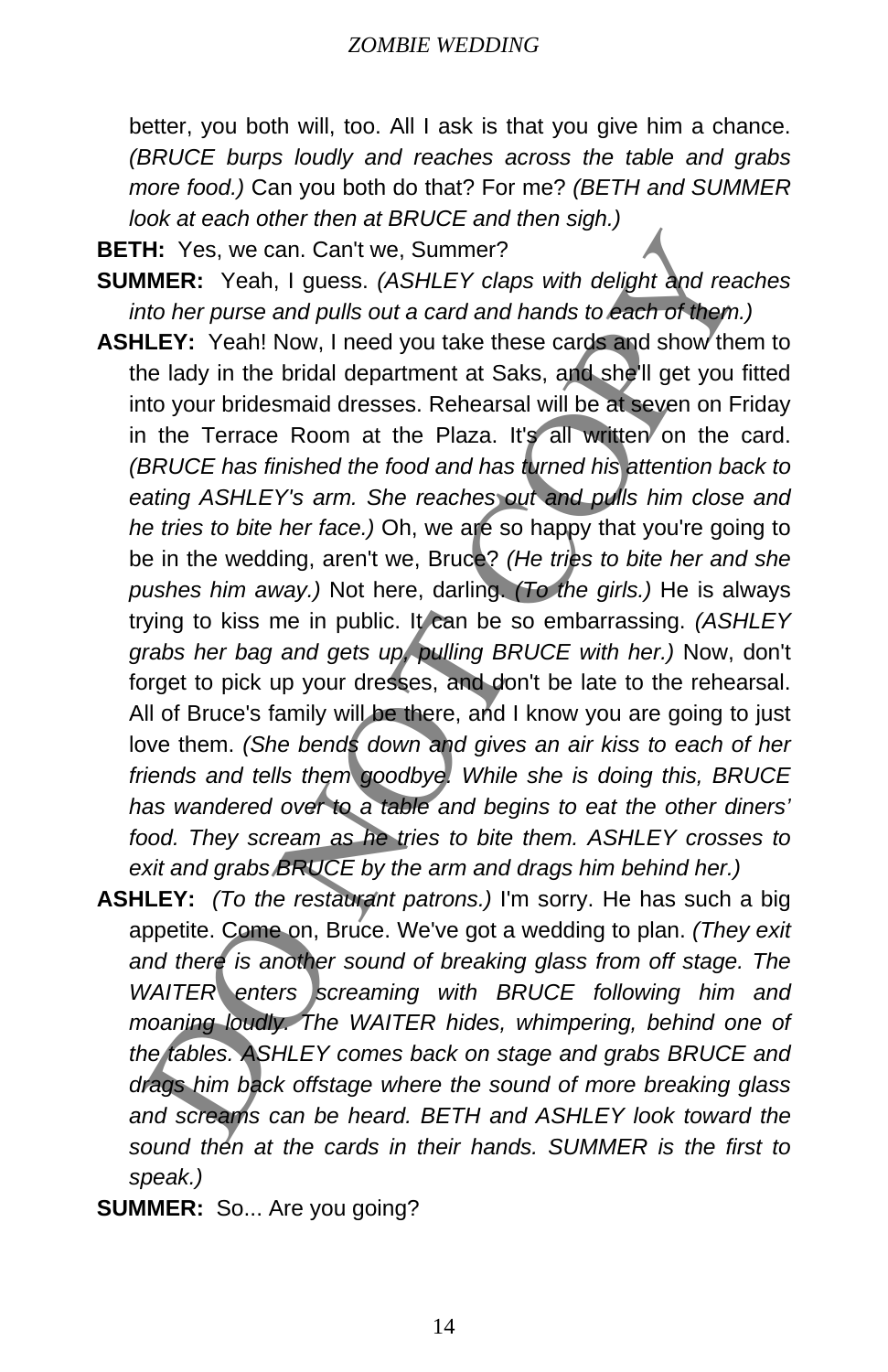**BETH:** Are you kidding? I wouldn't miss this for the world. *(BETH waves to the WAITER and asks for a refill of her glass as the curtain closes.)*

*BLACKOUT.* 

#### **SCENE TWO**

#### *AT RISE:*

*Ashley's parents' home. It is a typical suburban home with a long sofa in the middle of the room and a wingback chair stage right. Offstage right leads to a bedroom/kitchen and downstage left leads outside. There is a tall, wooden coatstand by the door. ASHLEY is seated in*  the center of the sofa, dressed in a fashionable sundress. Her *mother, MARTHA, is wearing a simple dress and apron and is seated in the chair. ASHLEY's father, known simply as THE COLONEL, is standing to the right of the sofa, dressed in khakis and a solid-colored polo shirt. He is an ex-Marine, has a military-style haircut and carries himself like a man who has spent much of his life giving orders.*  SCENE TWO<br>
SCENE TWO<br>
SCENE TWO<br>
SCENE TWO<br>
SCENE TWO<br>
leads to a bedroom/kitchen and downstage left than long<br>
leads to a bedroom/kitchen and downstage left leads out.<br>
leads to a bedroom/kitchen and downstage left leads

**COLONEL:** So what was so important that you had to meet with us tonight, young lady? You know that Thursday is our bridge night.

- **MARTHA:** Now, dear. I'm sure Ashley has a good reason for coming all the way out here. Don't you, dear? *(ASHLEY opens her mouth to speak, but is interrupted by the COLONEL.)*
- **COLONEL:** You're not in trouble with a boy, are you?

**ASHLEY:** No, sir, Colonel.

- **COLONEL:** Good. I've killed enough men in my life. I don't want to have to kill again. Too many nosy neighbors.
- **MARTHA:** Then what is it, dear? You sounded so serious on the phone.
- **COLONEL:** Tell us that you haven't lost your job and are moving back in with us. Because your mother has turned your old bedroom into some type of retreat where all her old bat friends get together and talk about their guilt.

**MARTHA:** Quilt, dear. We quilt.

**COLONEL:** Oh. Well, that makes more sense.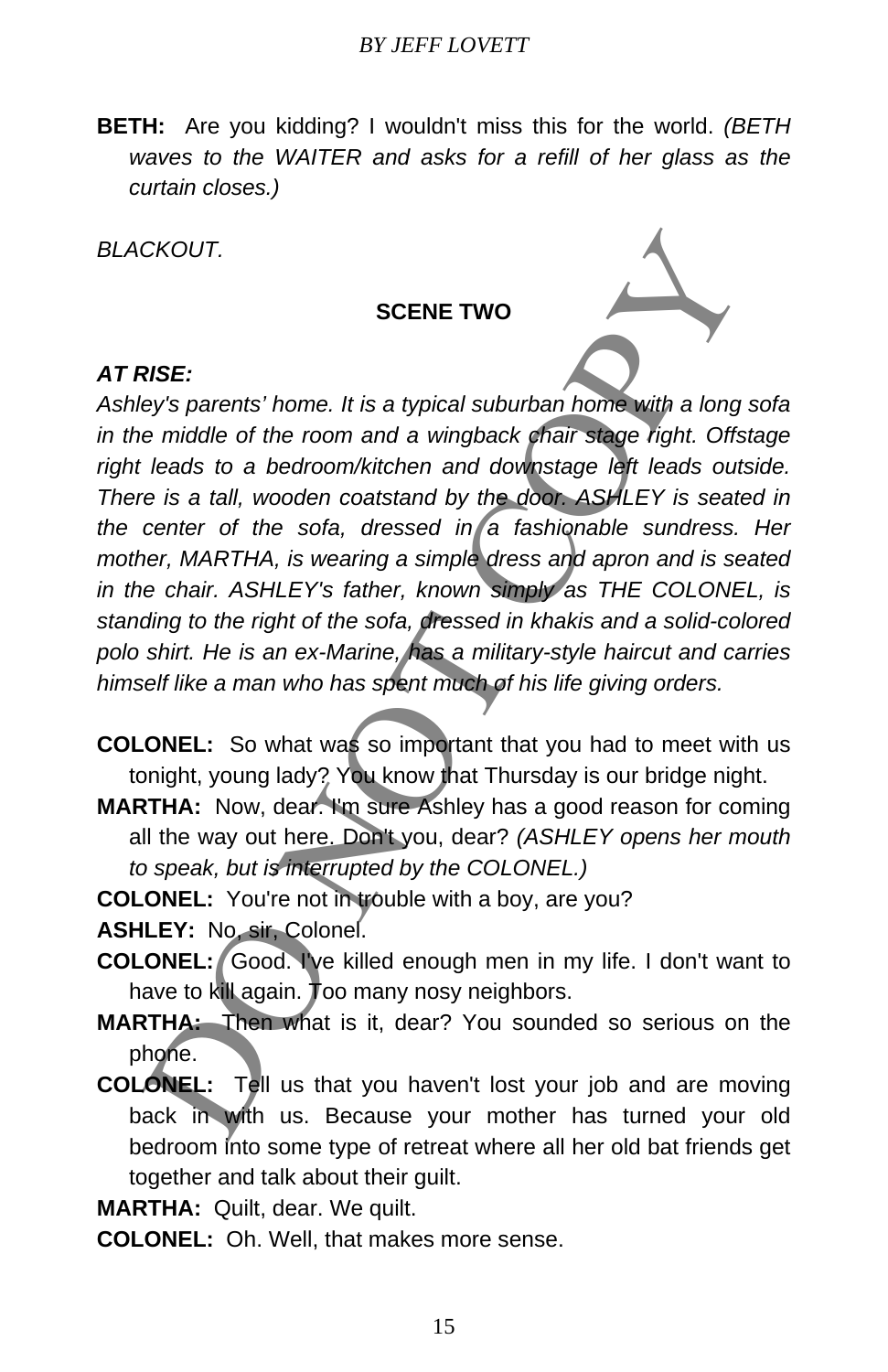- **ASHLEY:** No, I'm not in "trouble," and I'm not moving back home. I've met someone.
- **MARTHA:** *(Excited.)* Oh, Ashley! Someone special?

**COLONEL:** He is an American, right?

**ASHLEY:** Yes, Daddy. *(The COLONEL clears his throat loudly, displeased at being called "Daddy," and ASHLEY quickly corrects herself.)* I mean, Colonel, and yes, he is an American. LEY: Yes, Daddy. (The COLONEL clears his throat lotspleased at being called "Daddy," and ASHLEY quidely consider the result). Il mean, Colonel, and yes, he is an American.<br>
THA: That's ince. A nice new friend.<br>
ICHY: He's

**MARTHA:** That's nice. A nice new friend.

**ASHLEY:** He's more than a friend, Mother. I think he's "the one."

**MARTHA:** The one? Oh, Ashley! That's wonderful. Isn't it, dear? *(The COLONEL paces behind the couch for a moment and then turns to ASHLEY.)*

**COLONEL:** It's not that crazy Rick from your office with the weird eye, is it?

**ASHLEY:** No, sir. His name is Bruce.

**MARTHA:** Bruce. What a nice name. Don't you think so, Harold?

**COLONEL:** Sounds kinda sissy to me. Had a Bruce in my outfit once. Couldn't shoot worth a toot.

**ASHLEY:** Well, Bruce is not a sissy. *(To her father.)* He's strong and manly, *(To her mother.)* but also kind and gentle.

**MARTHA:** Oh, sweetheart. We're so happy for you, aren't we, dear?

**COLONEL:** *(Sarcastically.) Giddy* with glee.

**MARTHA:** *(To ASHLEY.)* But why did you have to rush out here and tell us in person? They don't have phones in Manhattan?

**ASHLEY:** Well, I wanted to come in person so I could show you... this! *(ASHLEY holds out here hand and shows them her engagement ring. Her parents look at it suspiciously.)*

**COLONEL:** What is that?

ASHLEY: It's an engagement ring, Colonel.

**COLONEL:** I know that. What's it doing on your finger, young lady? **ASHLEY:** I'm engaged.

**MARTHA:** Engaged? To who?

- **ASHLEY:** To Bruce.
- **MARTHA:** Now, which one is Bruce? Not that fellow with the lazy eye, is it?
- **ASHLEY:** No, Mother. That was Rick. The ring is from Bruce. He asked me to marry him.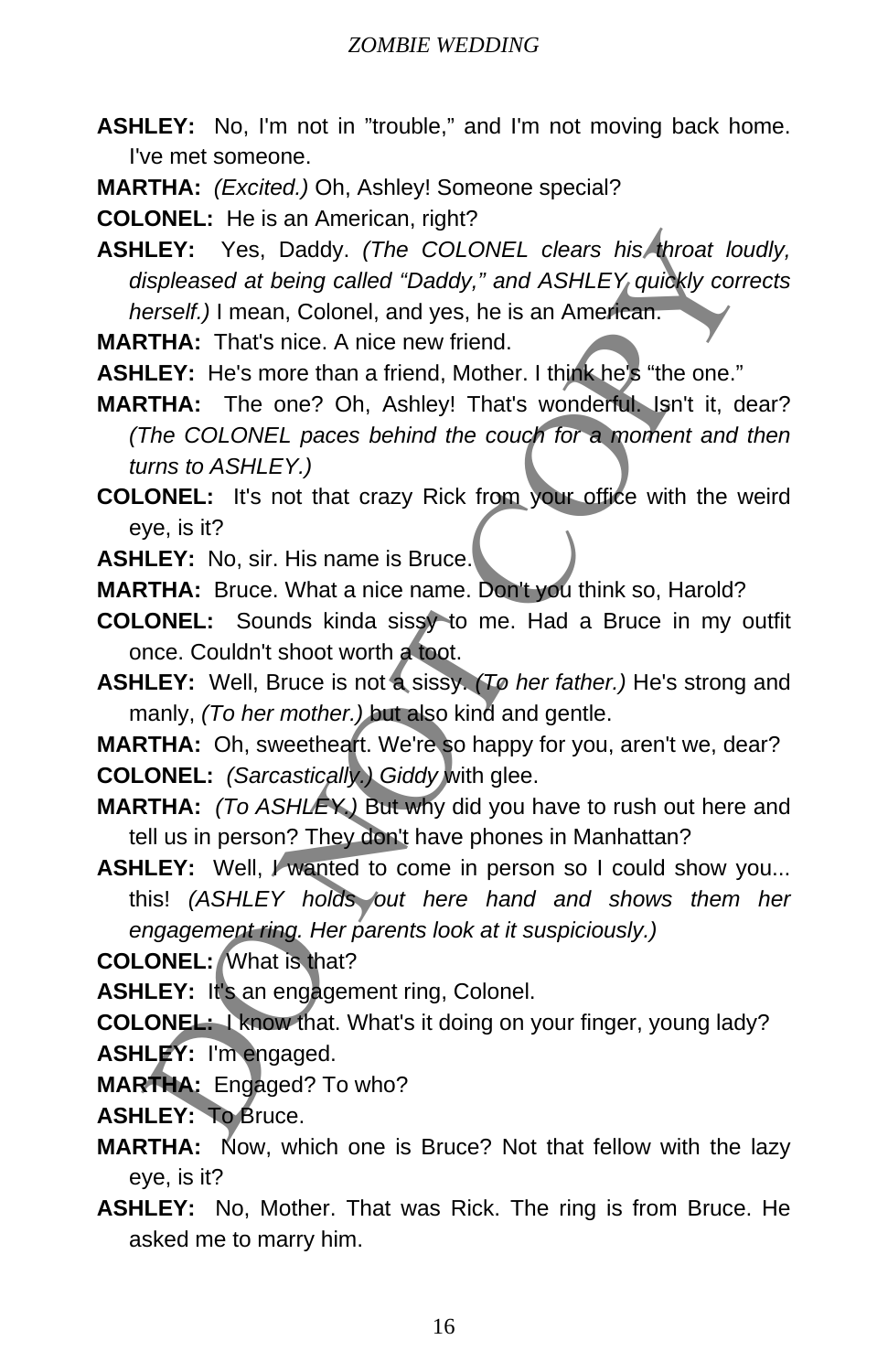- **COLONEL:** Well, I hope you told him no.
- **ASHLEY:** Obviously, I didn't. I'm wearing his ring. I said yes, Colonel. The wedding is this Saturday at the Plaza.
- **MARTHA:** This Saturday? But that's bingo night.
- **COLONEL:** No way! You are not marrying somebody that we haven't even met yet in what... *(Looks at his watch.) ...*forty-three hours?
- **ASHLEY:** *(She gets up and goes to her father.)* Oh, Daddy. You'll love Bruce. He's so kind and sweet to me.
- **COLONEL:** A sissy.
- **ASHLEY:** No, he's sweet...and strong. *(The COLONEL scowls at her and she adds.)*
- **ASHLEY:** And kinda mean too, I guess.
- **COLONEL:** Where'd you meet him?
- **ASHLEY:** In the park.
- **MARTHA:** He parks cars?
- **ASHLEY:** No, Mother. I met him in Central Park.
- **COLONEL:** When?
- **ASHLEY:** Two weeks ago.
- **COLONEL:** Two weeks ago? You're getting married to someone you met in the park two weeks ago?
- **MARTHA:** Where's he from, dear? What are his parents like?
- **ASHLEY:** Well, I don't know, really. I haven't met them yet. But I think they are in the meat business...or run a slaughterhouse or something, because Bruce really loves meat. *(The COLONEL comes around and sits on the sofa beside ASHLEY.)*
- **COLONEL:** Let me get this straight. You're telling me that you're marrying some guy named Bruce that you met in Central Park at 17:00 hours on Saturday? And all you know about him is that his parents run some kind of slaughterhouse and that he likes meat? **ONEL:** No way! You are not marrying somebody that we have the two-<br>term and yet in what... (Looks at his watch.) ...forty-three hours<br>
LEY: (She gets up and goes to her father.) On, Daday Y<br>
We Bruce. He's so kind and swe
- **ASHLEY:** I know that he's gentle and sweet. I know that he'd make a devoted husband. Bruce is always hugging and kissing me, trying to nibble on my neck in public*. (To her mother.)* He's so romantic.
- **MARTHA:** Oh, that is sweet. Isn't it, dear? *(In a loud whisper.)* Your father never kisses me in public. *(The COLONEL throws up his hands in disgust.)*
- **ASHLEY:** Oh, Mother. I know that you are just going to love Bruce.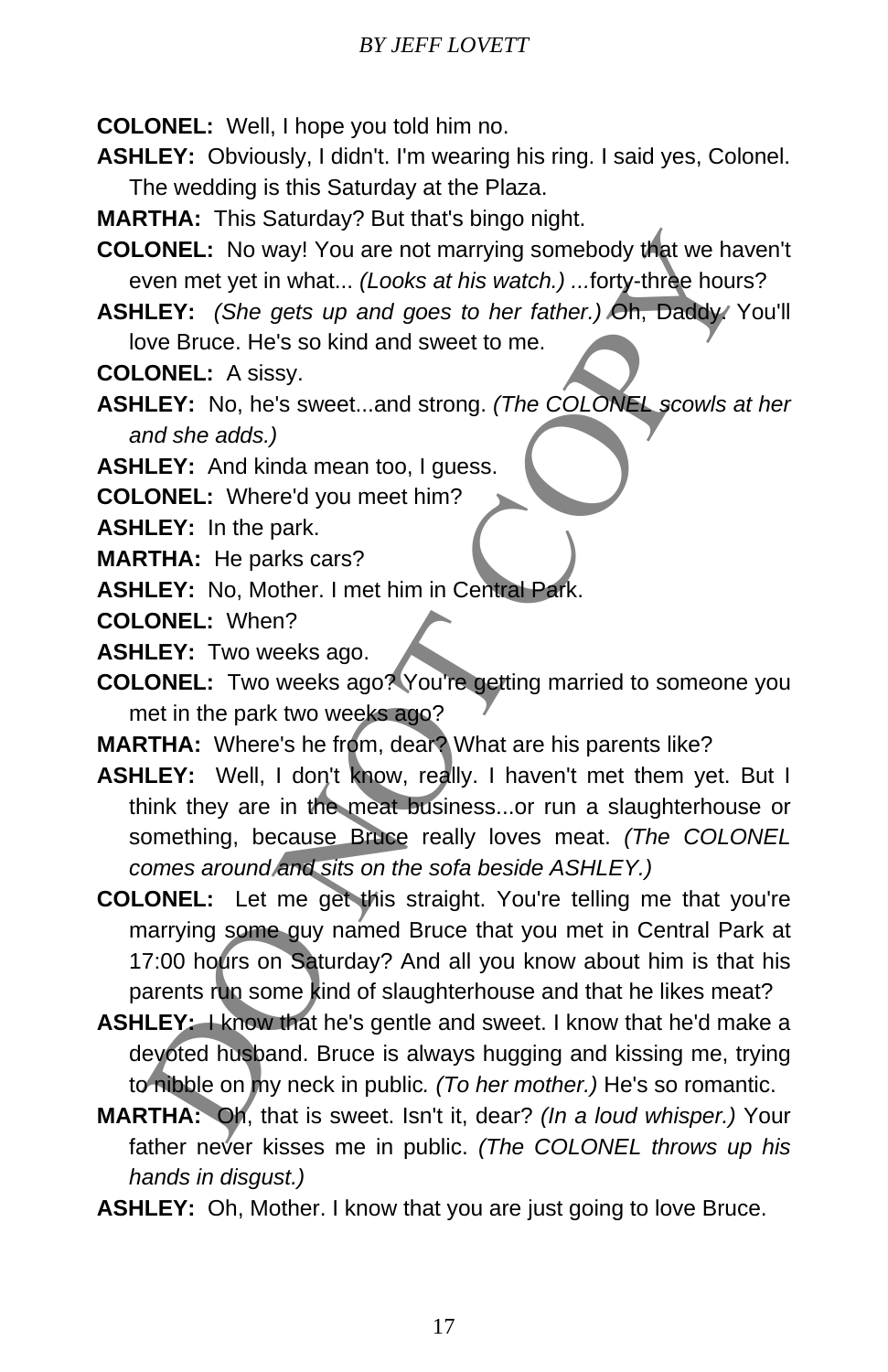- **COLONEL:** Are we going to get to meet this Bruce before he steals you away to go work in a slaughterhouse?
- **MARTHA:** Oh, dear. You're not going to work there, are you? Blood is so hard to get out of clothing.
- **ASHLEY:** No, Mother. I'm not going to work in a slaughterhouse. *(To the COLONEL.)* Oh, yes. You are going to meet him. Bruce is out in the car right now. I told him that I wanted to share the wonderful news with you first and then he could come in and meet you. (The *COLONEL crosses to the "window," pulls the curtains aside and looks out into the driveway.)* LEY: No, Mother. I'm not going to work in a slaughterhouse<br>be COLONEL.) Oh, yes. You are going to meet him. Bruce is<br>the car right now. I told him that I wanted to share the vord<br>we was with you lines to the "window," pull
- **COLONEL:** He's coming in here? Now?
- **ASHLEY:** Yes, Colonel, and you're going to be nice to him. I am tired of you putting all of my boyfriends in a headlock the first time they come over. *(The COLONEL looks back out the window and then turns to ASHLEY.)*
- **COLONEL:** Well, let's see what ol' Bruce the Sissy thinks about marrying the only daughter of a former combat Marine. *(The COLONEL storms out of the room towards his bedroom. MARTHA gets up and follows, calling after him.)*
- **MARTHA:** Harold, not the uniform! Please, let's not scare our new son-in-law the first time we meet him.
- **COLONEL:** *(He steps back into the room.)* That's exactly what I intend to do, Martha. Bring the thunder! *(He exits, and MARTHA crosses back and sits in her chair again.)*
- **MARTHA:** Every time somebody in the neighborhood makes your father angry, out comes the old uniform. Mr. Adams from across the street accidentally backed into one of our trashcans last month, and your father put on that old thing, complete with camo face paint and his rusty old pistol, and marched right over there. I thought he was going to get arrested.
- **ASHLEY:** Don't worry, Mother. Daddy won't scare Bruce. He's sweet, but he's tough. *(There a slight pause and then MARTHA asks in a quiet voice.)*
- **MARTHA:** Is he good to you, dear? *(ASHLEY gets up, rushes over and kneels beside her mother's chair.)*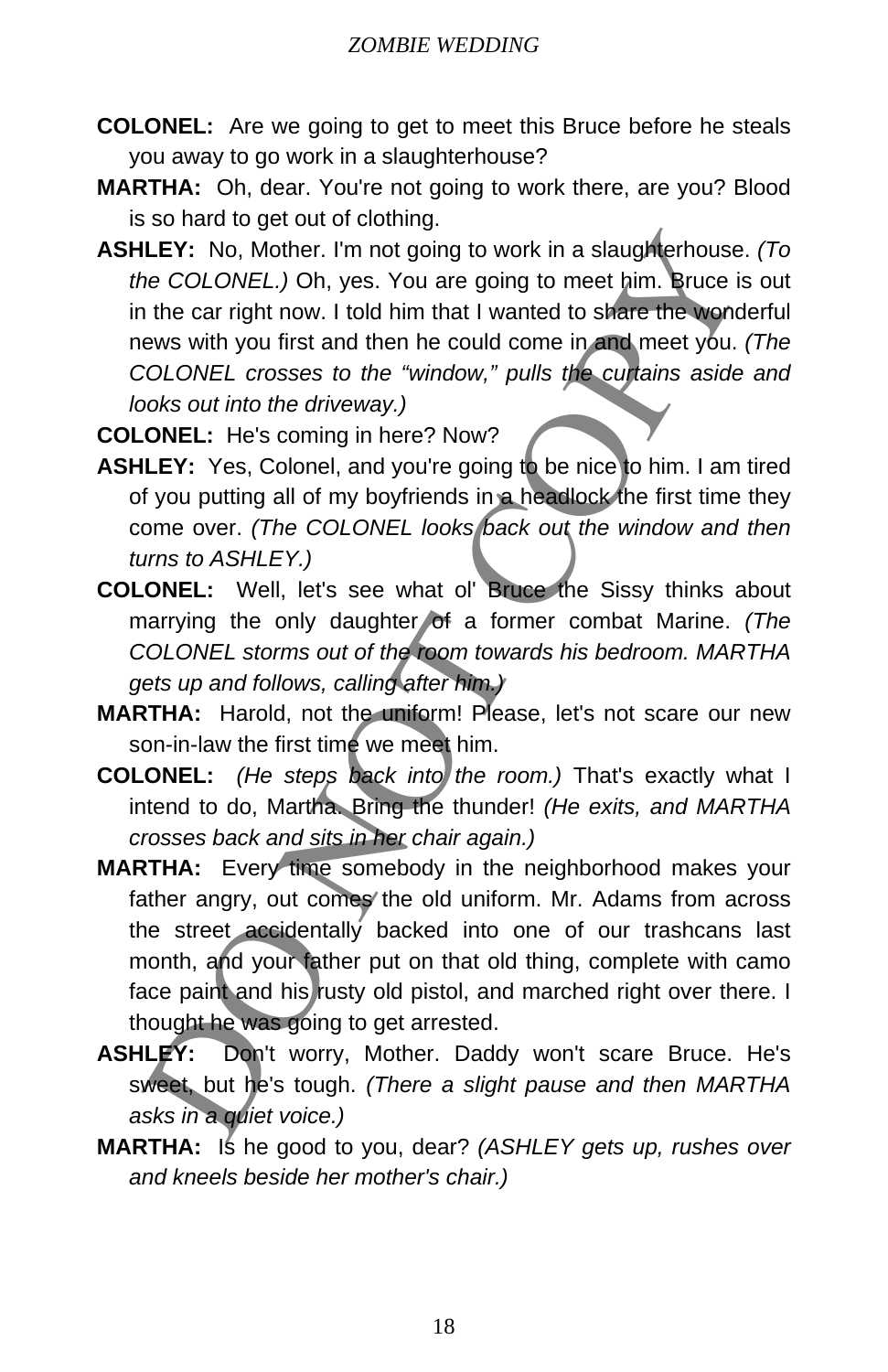- **ASHLEY:** Oh yes, Mother. He's so sweet and gentle. Sometimes he brings me little gifts. Like a rabbit he's killed in the park or a squirrel.
- **MARTHA:** A squirrel? What kind of gift is a squirrel?
- **ASHLEY:** It's just his way of showing me how much he cares about me. *(She stands.)* Oh, Mother. You are going to love Bruce. I'll go tell him it's okay to come in now. Just please help me make Daddy behave, okay?
- **MARTHA:** I'll try, dear. But you know how much he misses being a Marine. He keeps trying to get me to go on vacation with him to Vietnam. Says he has some "unfinished business" there, whatever that means.
- **ASHLEY:** I'll be right back. *(ASHLEY exits through the door. MARTHA gets up and follows to look out the window. The COLONEL walks in, buttoning the shirt of his combat uniform.)*

**COLONEL:** Martha, have you seen my bayonet?

- **MARTHA:** *(Over her shoulder.)* Sent it to the dry cleaners, dear. *(The COLONEL exits, and anticipating her daughter's approach, MARTHA steps back away from the window. The door opens and ASHLEY walks in, followed by BRUCE, who is moaning and grabbing for ASHLEY's neck, trying to bite her.)*
- **ASHLEY:** Bruce, not in front of my parents. Later, I promise*. (Turning to her mother.)* Mom, I would like for you to meet my fiancé, Bruce. *(MARTHA holds out her hand to BRUCE, who turns his attention away from ASHLEY, takes MARTHA's hand and starts nibbling on her arm. MARTHA giggles.)* See? I told you that he was affectionate. *(The COLONEL enters, strapping a holster with a pistol around his waist. Seeing BRUCE trying to bite his wife's arm, the COLONEL rushes over and pulls her away.)* LEY: It's just his way of showing me how much be cares a<br>e. (*She stands.*) Oh, Mother. You are going to love Bruce. I'<br>all ilm in it's okay to come in now. Just please help me make Dia<br>entare, okay?<br>TTHA: I'll try, dear.

**COLONEL:** What are you doing to my wife?!

- **MARTHA:** It's okay, dear. I think it's sweet, nibbling my arm like that. It gives me goosebumps. *(She giggles with delight.)*
- **ASHLEY:** Daddy, I'd like for you to meet my fiancé, Bruce. Bruce, this is my father, Colonel Harold Davenport, United States Marines.
- **MARTHA:** Retired.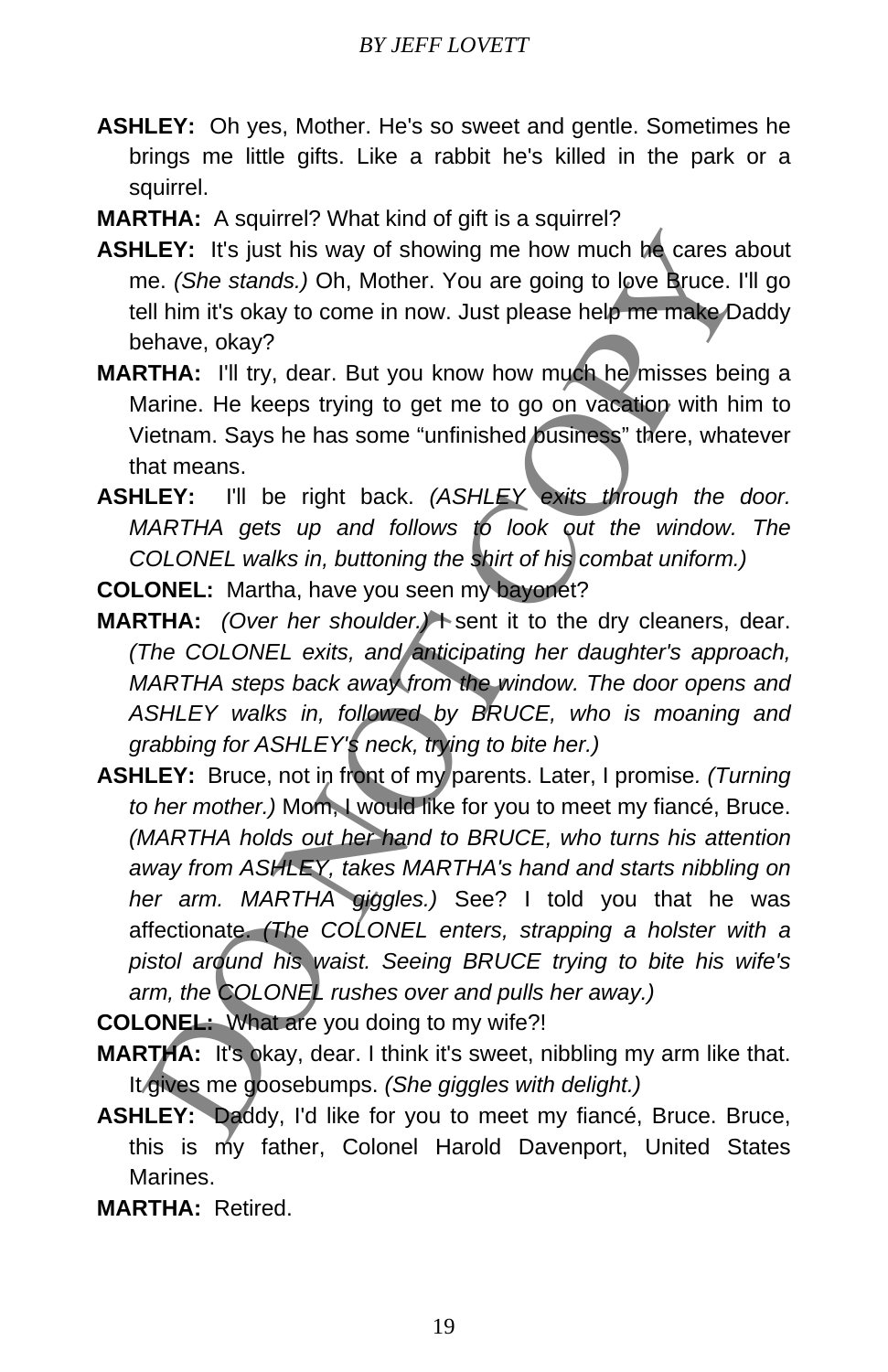- **COLONEL:** But still with plenty of blood and spit, boy! *(BRUCE lurches forward with his arms outstretched, moaning. The COLONEL pushes his wife out of the way and takes a defensive stance. BRUCE is excited, moans loudly and a small stream of foam escapes from between his lips.)*
- **COLONEL:** My God. Ashley, the man's infected. *(ASHLEY gently pulls BRUCE back towards her. As he spins around, BRUCE tries once again to bite ASHLEY as she speaks to her father. She pulls out a handkerchief and wipes his mouth as he tries to bite her hand.)*
- **ASHLEY:** No, he's not. Bruce is just excited to finally meet you. He's such a family man. That's one of the reasons why I love him so much.
- **MARTHA:** Oh, Harold. Let him nibble you. I read that all the royalty in Europe greet each other like that. I bet Bruce is from Austria or Morocco or someplace exotic. Wait until I tell the girls in my quilting bee that you're marrying European royalty. They'll be so jealous.
- **ASHLEY:** I told you that he was affectionate, Colonel. Come on, let Bruce give you a hug. Just one. *(The COLONEL looks at BRUCE and then back at MARTHA and then lowers his arms in defeat. ASHLEY gives BRUCE a shove, and he "attacks" the COLONEL, who screams loudly. The two tussle for a moment, then fall to the floor behind the sofa. ASHLEY and MARTHA watch and laugh.)* bannescapes from between his lips.)<br>
DONEL: My God. Ashley, the man's infected. (ASHLEY of<br>
ults BRUCE back towards ther. As he spins around, BRUCE with<br>
the a handkerchief and wipes his mouth as he first of bit<br>
ut a hand
- **MARTHA:** How sweet. I haven't seen Harold wrestle like that since college.
- **ASHLEY:** I told you they were going to be good friends. *(The COLONEL pulls himself up behind the sofa, terrified. His hair is disheveled and his clothes torn. He's holding his pistol in one hand.)*
- **COLONEL:** Martha! Get the ammo! *(MARTHA bends down and takes the gun from the COLONEL as BRUCE sits up, grabs the COLONEL and pulls him back down behind the sofa.)*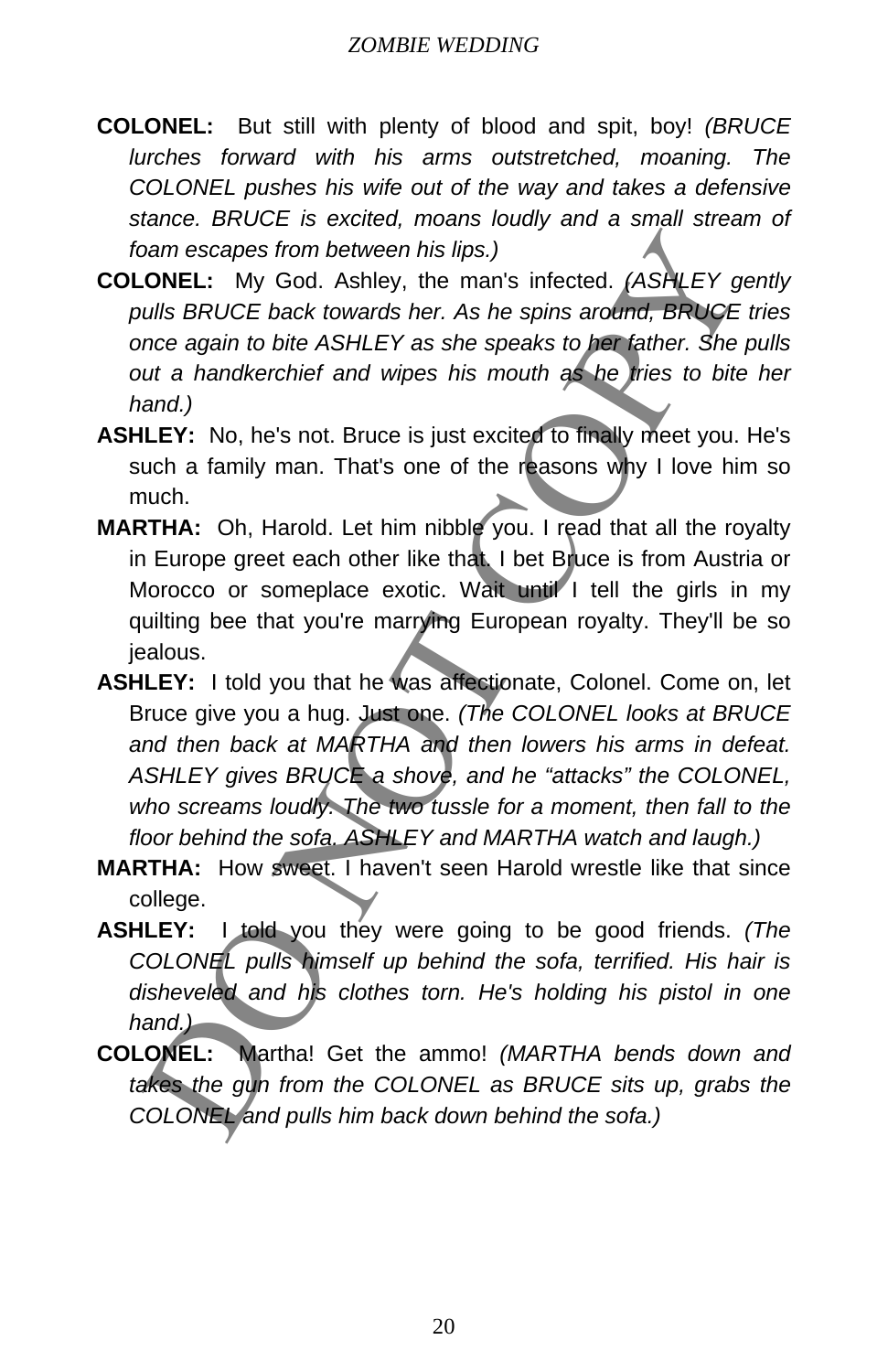- **MARTHA:** Now, dear. You're just going to have to fight fair with your son-in-law. No live rounds. At least not until you get to know him better. *(She puts the gun in the pocket of her apron and then speaks to ASHLEY.)* He loves this, you know. Your father always wanted a son.
- **ASHLEY:** *(Leaning down towards the fight.)* You can take him, Bruce. Hey, Daddy, no eye-gouging. That's not fair. *(The COLONEL comes back up behind the sofa. This time, he has a smear of blood across his face.)*
- **COLONEL:** Help! *(ASHLEY pushes him back down with a laugh.)*
- **ASHLEY:** Ah, get back in there. You're a Marine, remember?
- **MARTHA:** Semper Fi! *(MARTHA and ASHLEY laugh as the fighting escalates. Suddenly, the COLONEL breaks free, and screaming, gets up from behind the sofa and runs for the front door. BRUCE gets up and lurches after him, moaning loudly. The COLONEL exits with BRUCE close behind. The two women cross over to the window to watch the fight.)* intered a son.<br>
LEY: (Leaning down towards the fight.) You can take<br>
increase Hey, Daddy, no eye-gouging. That's not take<br>
COLONEL comes back up behind the sofa. This time, the h<br>
mear of blood across his face.)<br>
ONEL: Hel
- **MARTHA:** They're just like two little boys. Oh, look. Bruce has got him pinned to the ground. How cute.
- **ASHLEY:** I told you he was sweet. We're planning on having children right away, you know.
- **MARTHA:** *(Hugging her daughter.)* Oh, sweetheart. I think that's a wonderful idea. Your father has always wanted grandchildren. *(There is the sound of screams from offstage as the fight escalates.)*
- **MARTHA:** I am so glad Harold finally has someone to play army man with so he'll stop harassing the neighbors.
- **ASHLEY:** Oh, Mother. I'm so glad you're not mad. I was so worried you and the Colonel would be upset about me getting married on such short notice.
- **MARTHA:** Nonsense. Bruce seems wonderful. And your father sure seems to love him. *(Pointing out the window.)* Look at that. He's slamming Bruce's head in the car door. How sweet. Come on, let's let them have their fun and go into the kitchen and talk about the wedding. I've got some crumb cake that just came out of the oven. **ASHLEY:** Yummy!